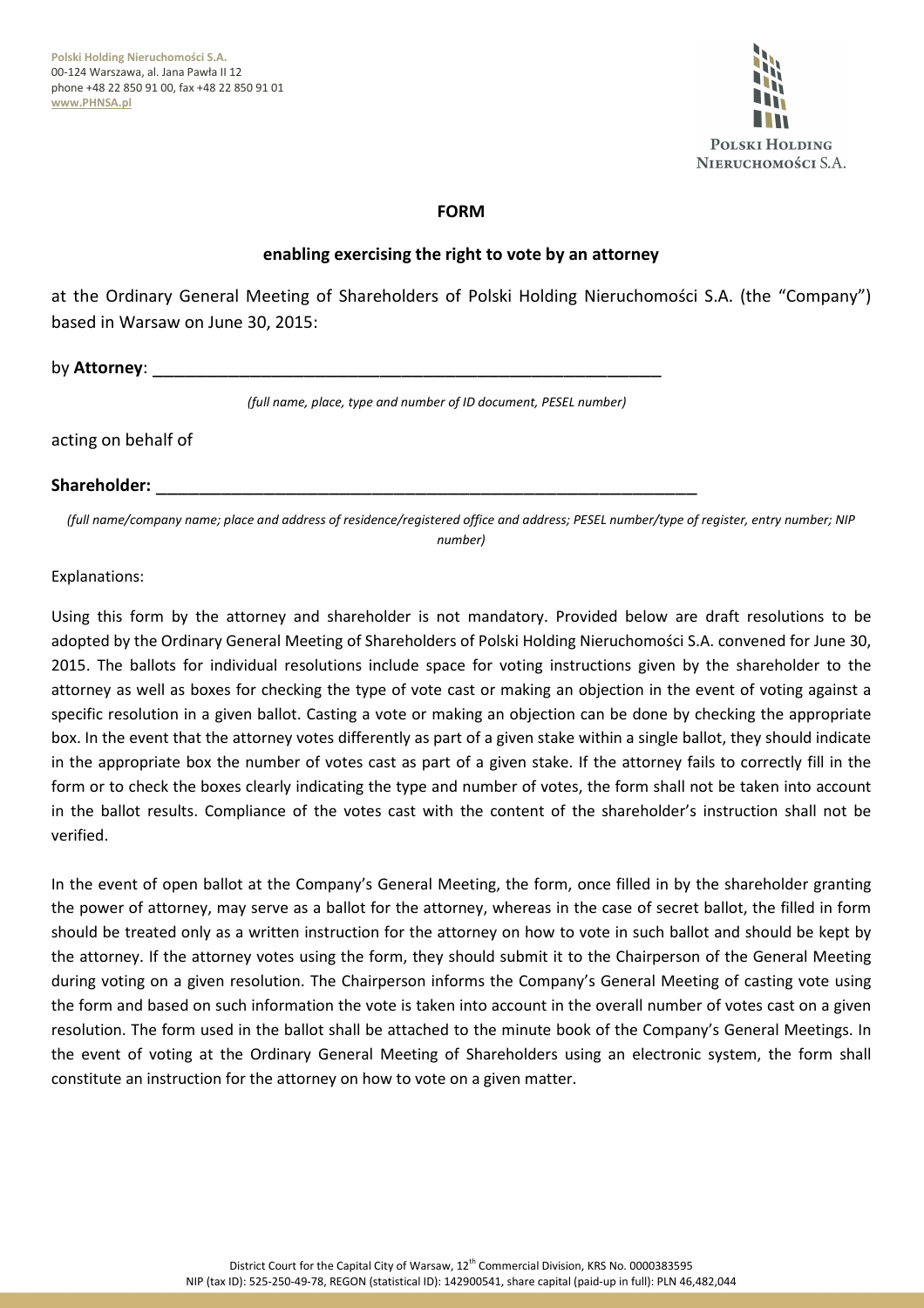#### **on electing the Chairperson of the Ordinary General Meeting**

§1

Acting under Art. 409.1 of the Commercial Companies Code, the Ordinary General Meeting of Polski Holding Nieruchomości S.A. elects Mr./Ms. ...................................... as Chairperson of the General Meeting.

§2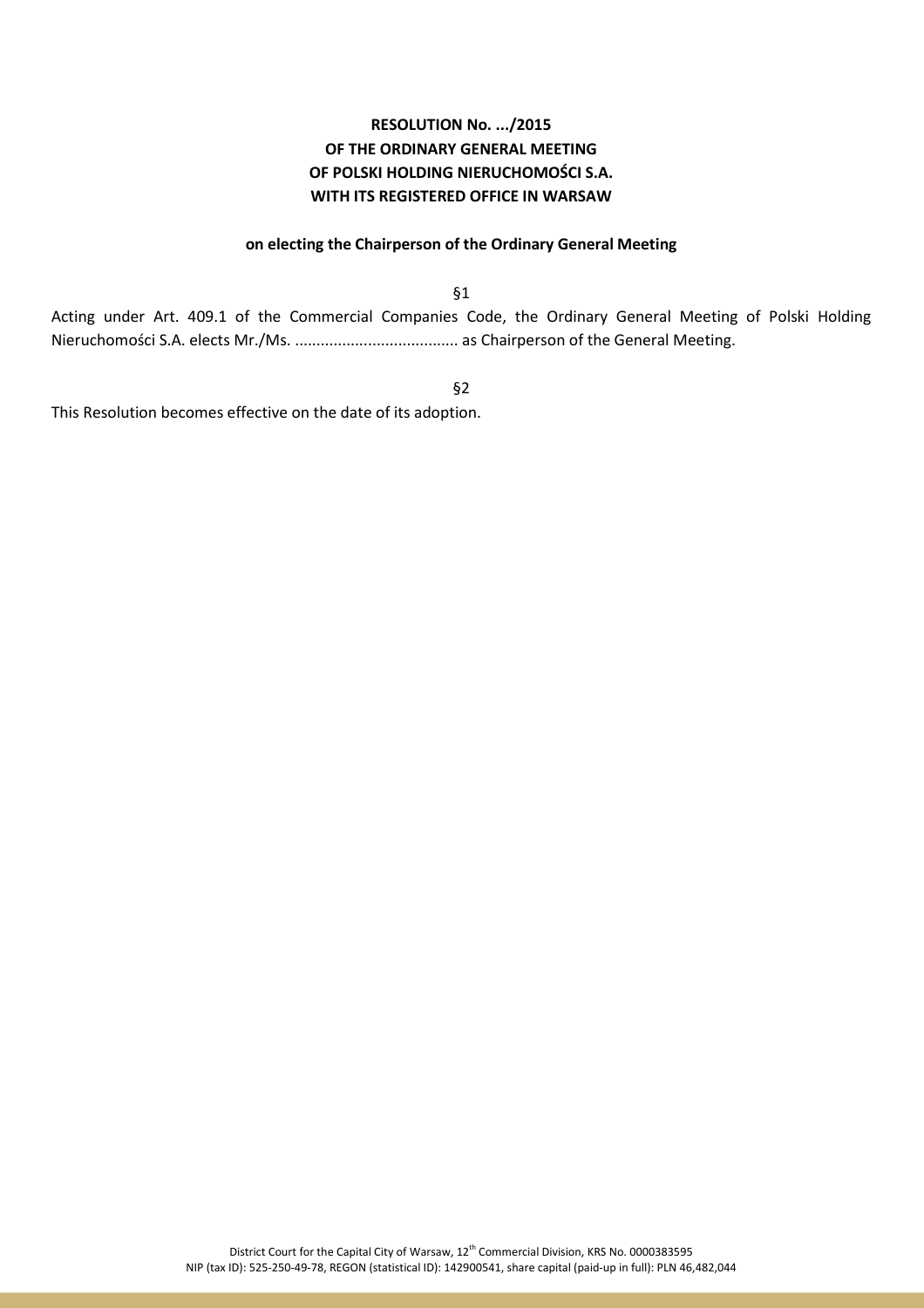#### **on approval of the Company's financial statements for 2014**

Acting under Art. 393. 1 and Art. 395.2.1 of the Commercial Companies Code, as well as Art. 53.1 of the Accounting Act of September 29, 1994, as well as § 48.1.1 of the Articles of Association of Polski Holding Nieruchomości S.A. (the "Company"), the Ordinary General Meeting decides as follows:

§1

The Ordinary General Meeting, after consideration, approves the Company's financial statements for the financial year 2014, covering the period from January 1, 2014 to December 31, 2014, consisting of the following documents:

- − Statement of financial position as of December 31, 2014;
- − Statement of comprehensive income in the year ended on December 31, 2014;
- − Statement of changes in equity in the year ended on December 31, 2014;
- − Statement of cash flows in the year ended on December 31, 2014;
- − Accounting policy and notes.

§2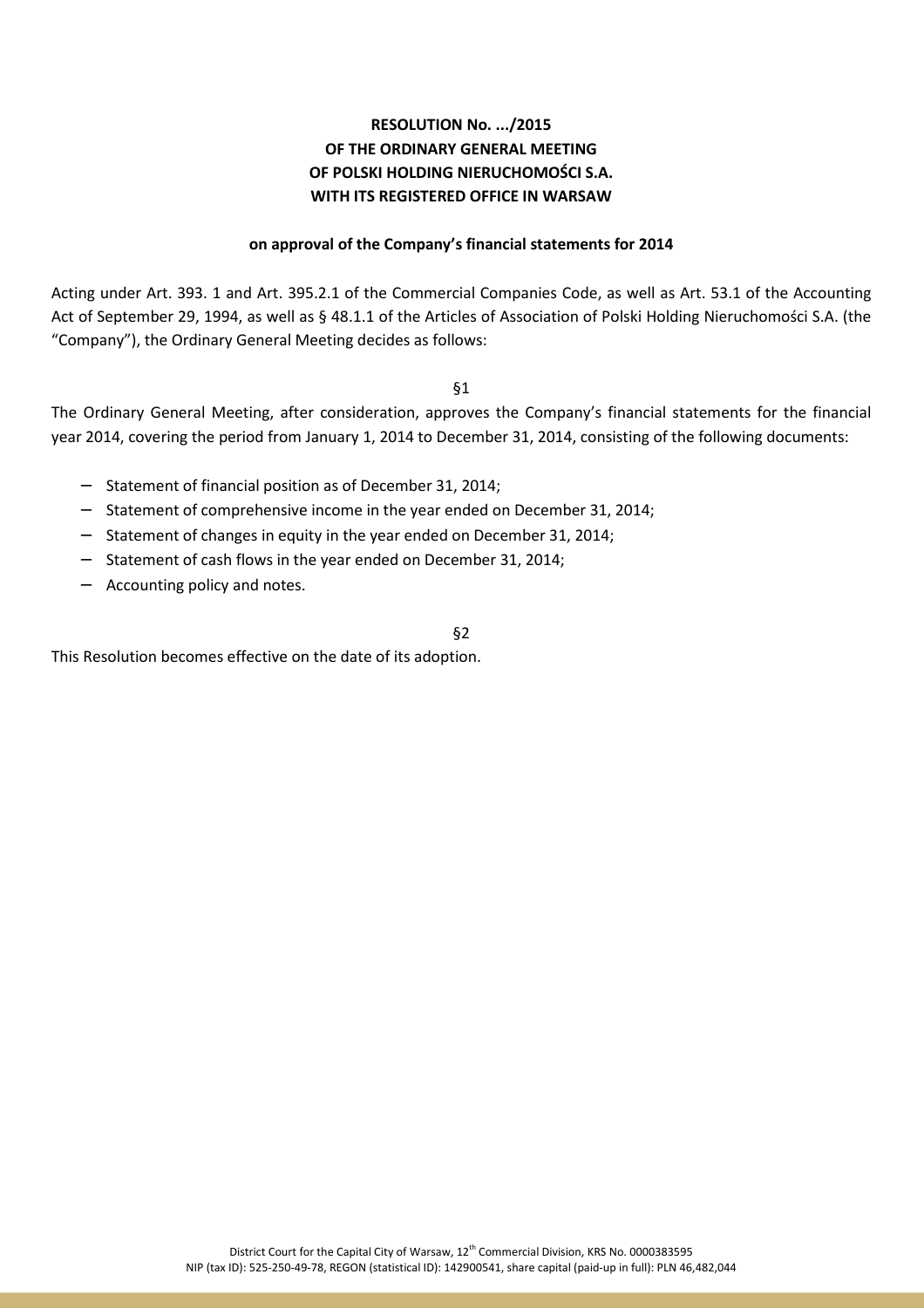#### **on approval of the Management Board's report on the Company's activities in 2014**

Acting under Art. 393.1 and Art. 395.2.1 of the Commercial Companies Code, as well as § 48.1.1 of the Articles of Association of Polski Holding Nieruchomości S.A. (the "Company"), the Ordinary General Meeting decides as follows:

§1

The Ordinary General Meeting, after consideration, approves the Management Board's report on the Company's activities in the financial year 2014, covering the period from January 1, 2014 to December 31, 2014.

§2

This Resolution becomes effective on the date of its adoption.

#### *Justification to the draft Resolutions:*

- − *on approval of the Company's financial statements for 2014*
- − *on approval of the Management Board's report on the Company's activities in 2014*

The Management Board of Polski Holding Nieruchomości S.A. puts forward to the Ordinary General Meeting a motion to consider and approve the Company's financial statements and the Management Board's report on the Company's activities in 2014. On May 21, 2015, the Supervisory Board passed Resolutions No. 29/05/2015 and 30/05/2015, expressing positive opinions on the Company's financial statements and the Management Board's report on the Company's activities in 2014.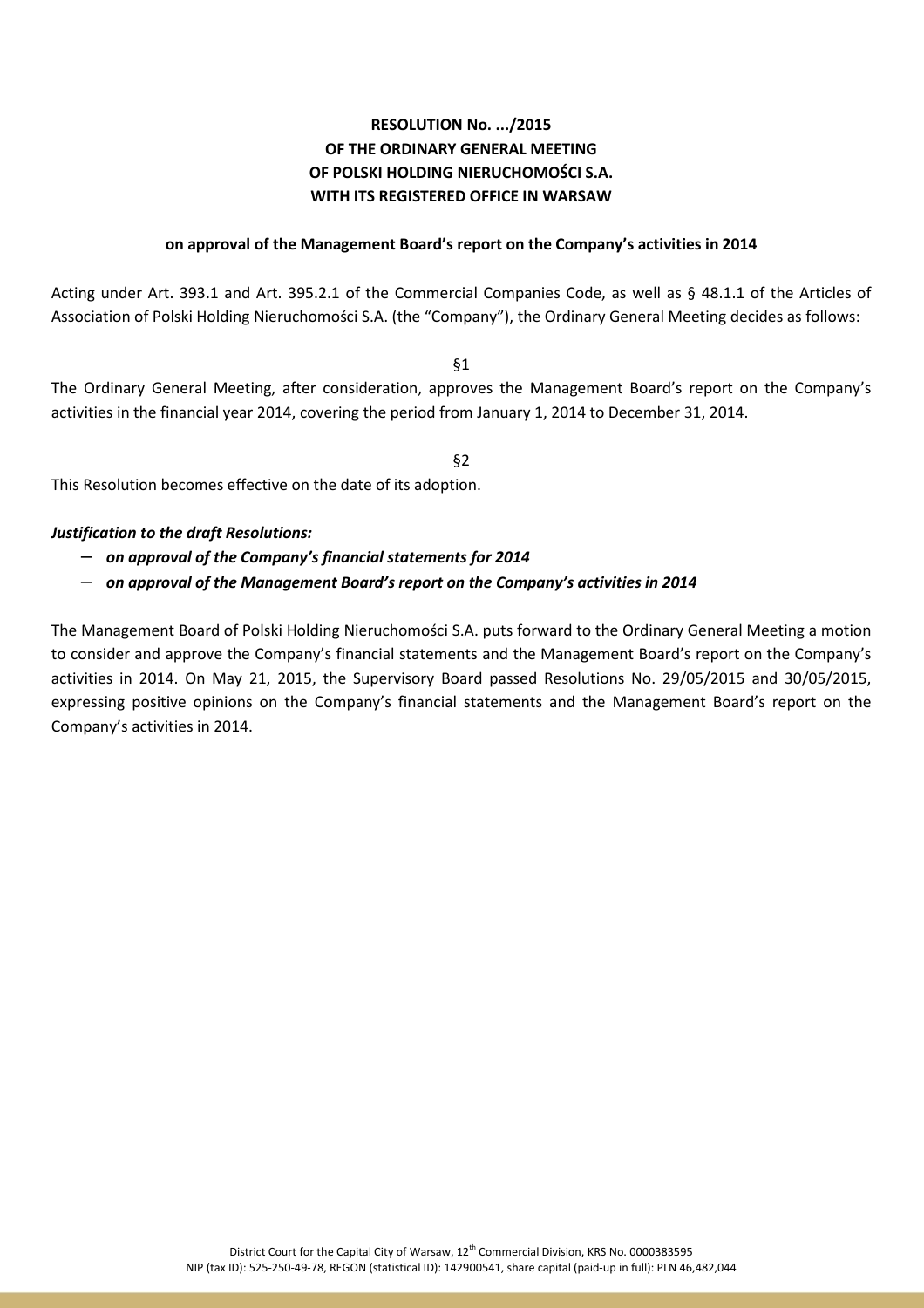#### **on approval of the consolidated financial statements of the Company's Group for 2014**

Acting under Art. 63c.4 of the Accounting Act of September 29, 1994, as well as Art. 395.5 of the Commercial Companies Code, as well as § 48.1.1 of the Articles of Association of Polski Holding Nieruchomości S.A. (the "Company"), the Ordinary General Meeting decides as follows:

§1

The Ordinary General Meeting, after consideration, approves the consolidated financial statements of the Company's Group for the financial year 2014, covering the period from January 1, 2014 to December 31, 2014, consisting of the following documents:

- − Consolidated statement of financial position as of December 31, 2014;
- − Consolidated statement of comprehensive income in the year ended on December 31, 2014;
- − Consolidated statement of changes in equity in the year ended on December 31, 2014;
- − Consolidated statement of cash flows in the year ended on December 31, 2014;
- − Accounting policy and notes.

§2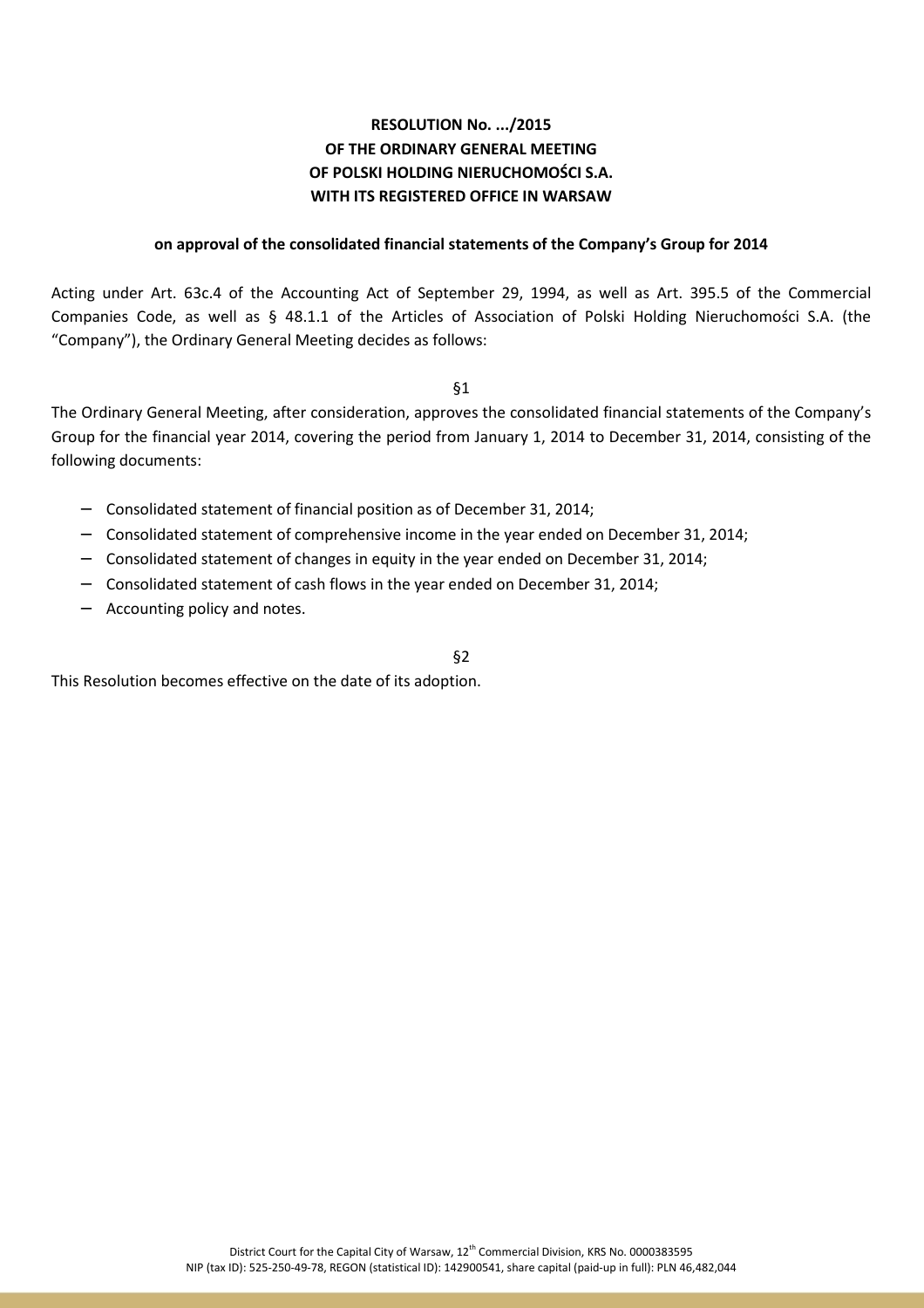#### **on approval of the Management Board's report on the activities of the PHN Group in 2014**

Acting under § 48.1.1 of the Articles of Association of Polski Holding Nieruchomości S.A. (the "Company"), the Ordinary General Meeting decides as follows:

§1

The Ordinary General Meeting, approves the Management Board's report on the activities of the PHN Group in 2014, covering the period from January 1, 2014 to December 31, 2014.

§2

This Resolution becomes effective on the date of its adoption.

### *Justification to the draft Resolutions:*

- − *on approval of the consolidated financial statements of the Company's Group for 2014*
- − *on approval of the report on the activities of the PHN Group in 2014*

*The Management Board of Polski Holding Nieruchomości S.A. puts forward to the Ordinary General Meeting a motion to consider and approve the consolidated financial statements and the Management Board's report on the activities of the PHN Group in 2014. On May 21, 2015, the Supervisory Board passed Resolutions No. 33/05/2015 and 34/05/2015, expressing positive opinions on the consolidated financial statements and the Management Board's report on the activities of the PHN Group in 2014.*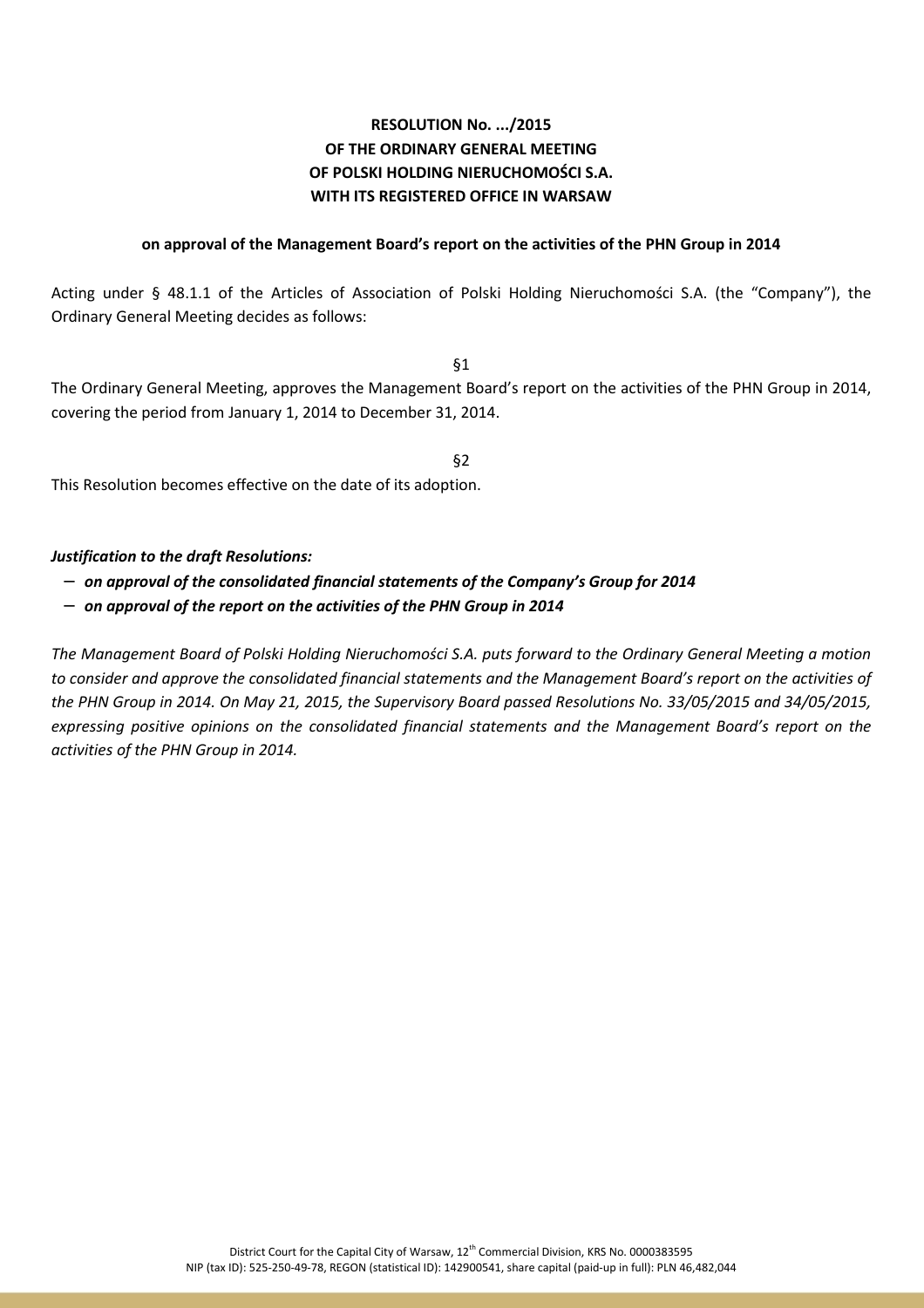### **on distribution of FY2014 profit and setting the dividend record date and dividend payment date**

Acting under Art. 395.2.2 of the Commercial Companies Code, as well as § 48.1.3 of the Articles of Association of Polski Holding Nieruchomości S.A., the Ordinary General Meeting decides as follows:

§1

The Ordinary General Meeting decides that:

1. The Company's profit gained in 2014, in the amount of PLN 120,813,141.13, shall be distributed as follows:

- the amount of PLN 60,664,307.60 shall be used for paying the dividend to the Company shareholders;
- the amount of PLN 60,148,833.53 shall be allocated towards the supplementary capital.

2. The dividend amount per share shall be PLN 1.30.

§ 2

The dividend record date is set to ....., 2015, and the dividend payment date is set to ...., 2015.

§3

This Resolution becomes effective on the date of its adoption.

#### *Justification to the draft Resolution:*

*The Management Board proposes to allocate the net profit as follows: PLN 60,664,307.60 for paying the dividend to the Company shareholders, in the amount of PLN 1.30 per share, and PLN 60,148,833.53 for the supplementary capital, taking into consideration the intention, declared in PHN S.A. strategy, to share the growth of the Company's value with its shareholders in the form of dividend, and took account of the Group's present financial standing and planned cash flows, including the expected investment plans and the possibility of obtaining financing for their implementation. On May 21, 2015, the Supervisory Board passed Resolution No. 32/05/2015, expressing a positive opinion on the Management Board's proposal of distribution of profit for 2014.*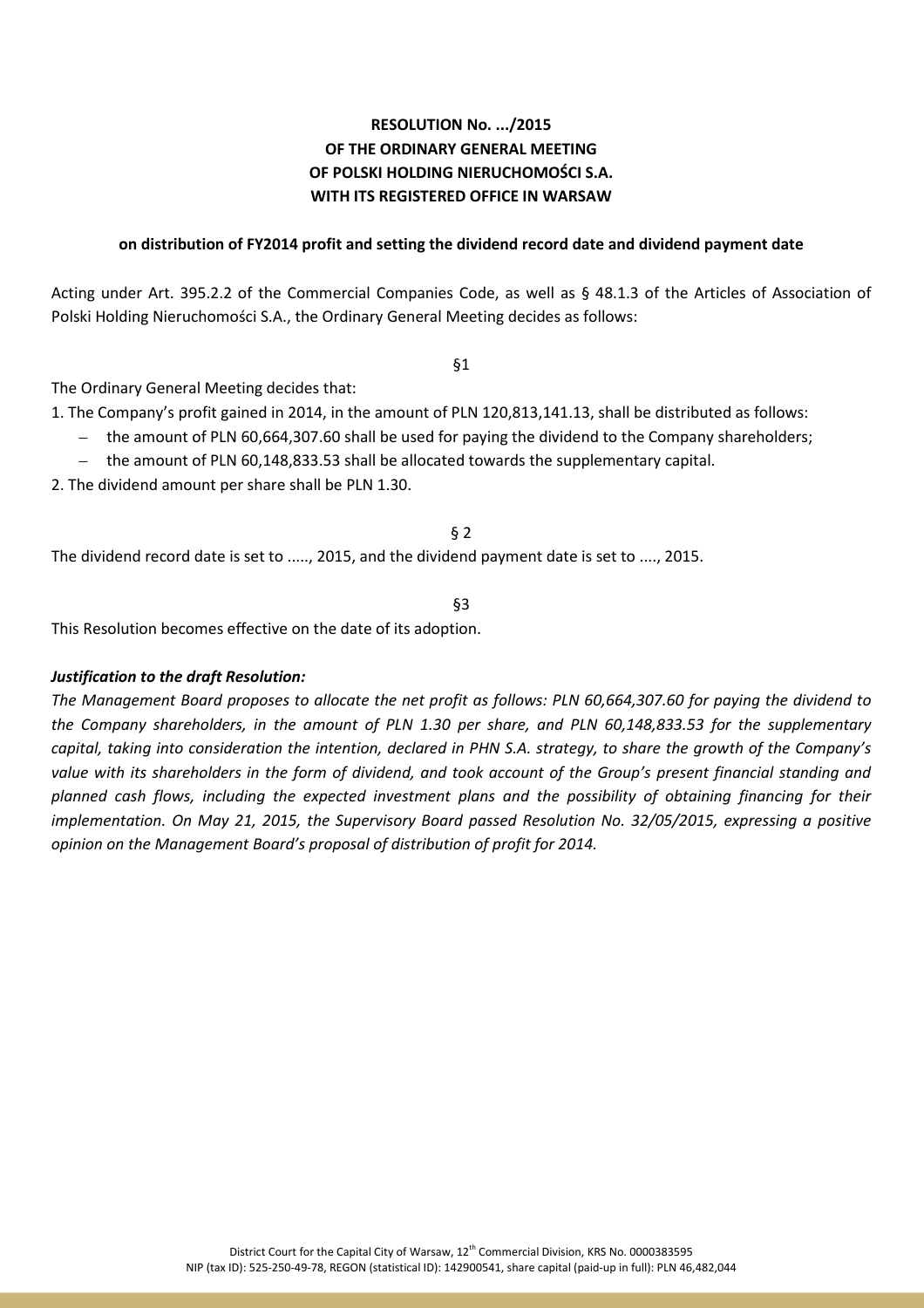## **on granting discharge to Mr. Artur Lebiedziński for fulfillment of his duties as a Member of the Company's Management Board in the financial year 2014**

Acting under Art. 393.1 and Art. 395.2.3 of the Commercial Companies Code, as well as § 48.1.2 of the Articles of Association of Polski Holding Nieruchomości S.A., the Ordinary General Meeting decides as follows:

§1

The Ordinary General Meeting grants to Mr. Artur Lebiedziński discharge for fulfillment of his duties as President of the Management Board during the period from January 1, 2014 to December 31, 2014.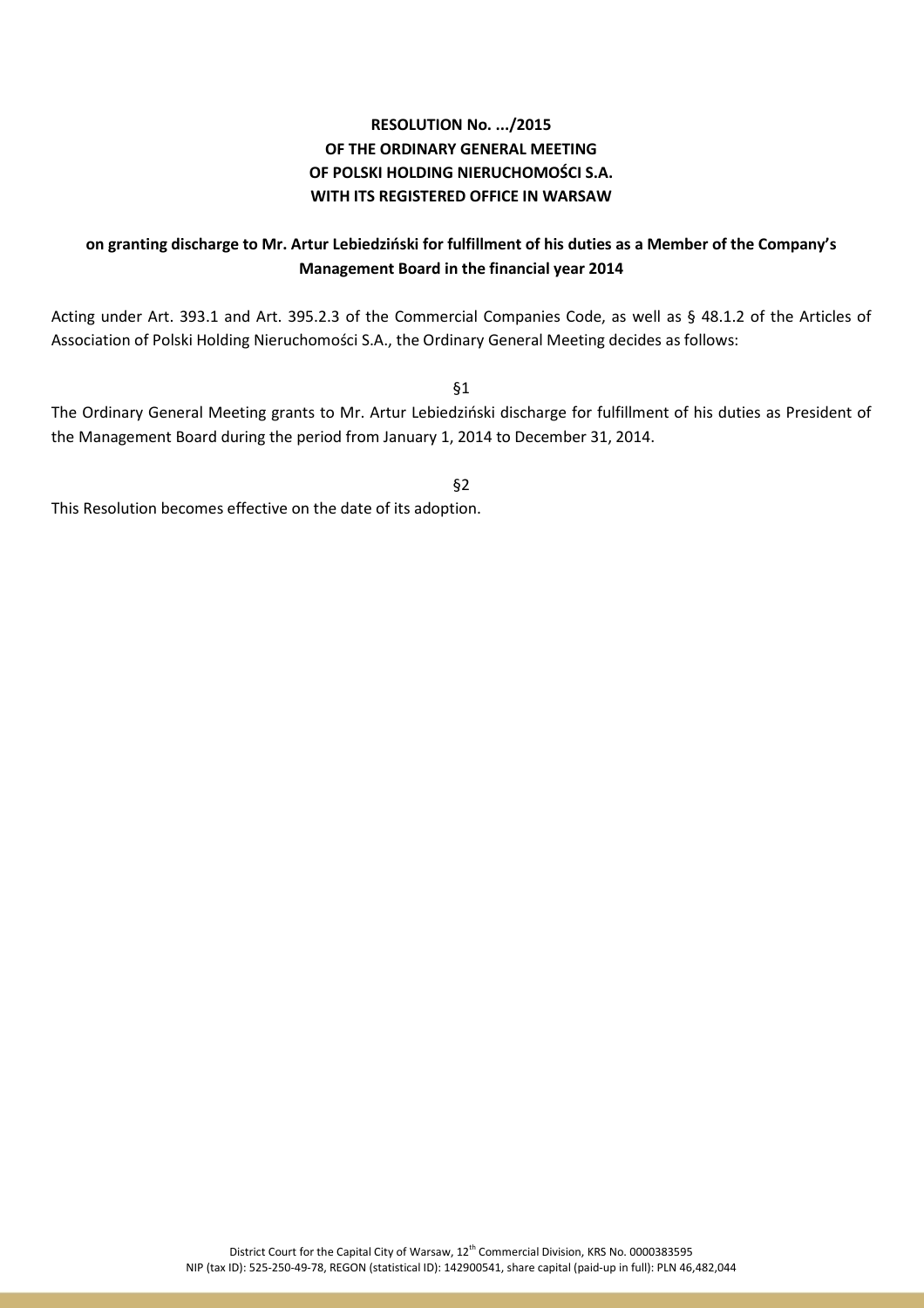## **on granting discharge to Mr. Mateusz Matejewski, Member of the Supervisory Board, for fulfillment of his duties as Vice-President of the Company's Management Board**

Acting under Art. 393.1 and Art. 395.2.3 of the Commercial Companies Code, as well as § 48.1.2 of the Articles of Association of Polski Holding Nieruchomości S.A. (the "Company"), the Ordinary General Meeting decides as follows:

§1

The Ordinary General Meeting grants to Mr. Mateusz Matejewski, Member of the Supervisory Board, discharge for fulfillment of his duties as temporary Vice-President of the Company's Management Board during the period from October 20, 2014 to December 31, 2014.

§2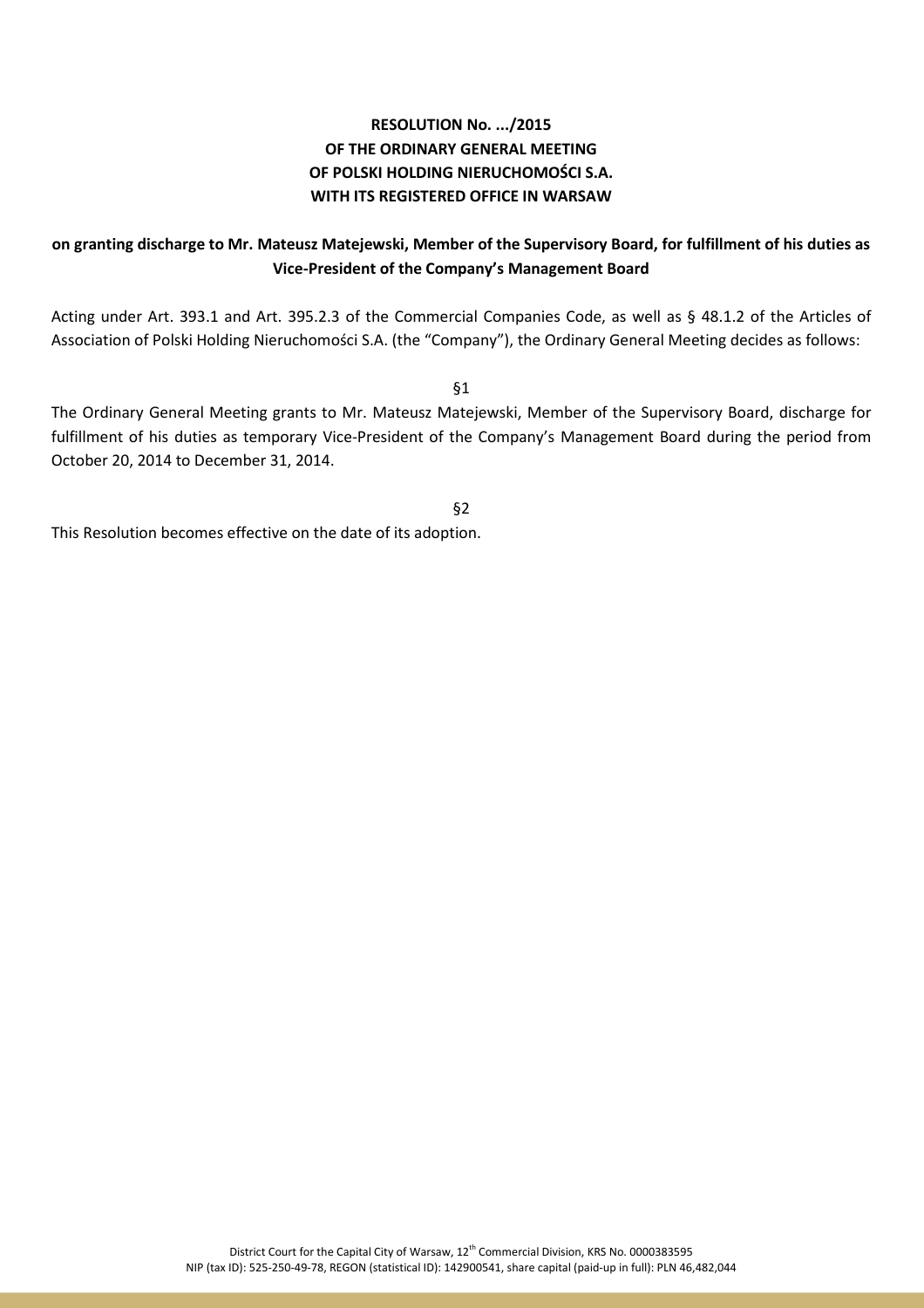## **on granting discharge to Mr. Włodzimierz Stasiak for fulfillment of his duties as a Member of the Company's Management Board in the financial year 2014**

Acting under Art. 393.1 and Art. 395.2.3 of the Commercial Companies Code, as well as § 48.1.2 of the Articles of Association of Polski Holding Nieruchomości S.A., the Ordinary General Meeting decides as follows:

§1

The Ordinary General Meeting grants to Mr. Włodzimierz Stasiak discharge for fulfillment of his duties as a Member of the Management Board in charge of finances, during the period from January 1, 2014 to December 31, 2014.

§2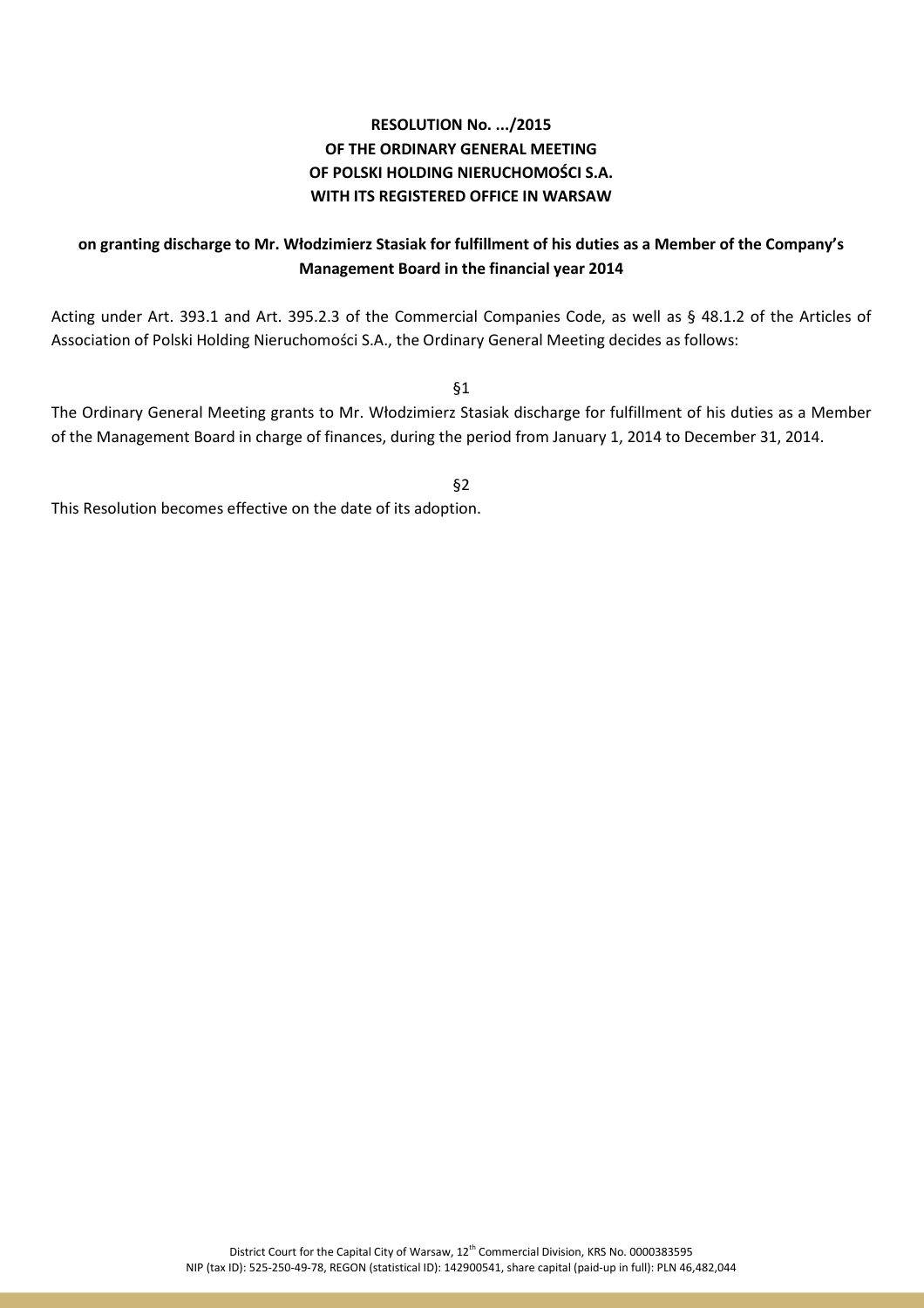## **on granting discharge to Mr. Sławomir Frąckowiak for fulfillment of his duties as a Member of the Company's Management Board in the financial year 2014**

Acting under Art. 393.1 and Art. 395.2.3 of the Commercial Companies Code, as well as § 48.1.2 of the Articles of Association of Polski Holding Nieruchomości S.A., the Ordinary General Meeting decides as follows:

§1

The Ordinary General Meeting grants to Mr. Sławomir Frąckowiak discharge for fulfillment of his duties as a Member of the Management Board in charge of asset management, during the period from January 1, 2014 to April 11, 2014.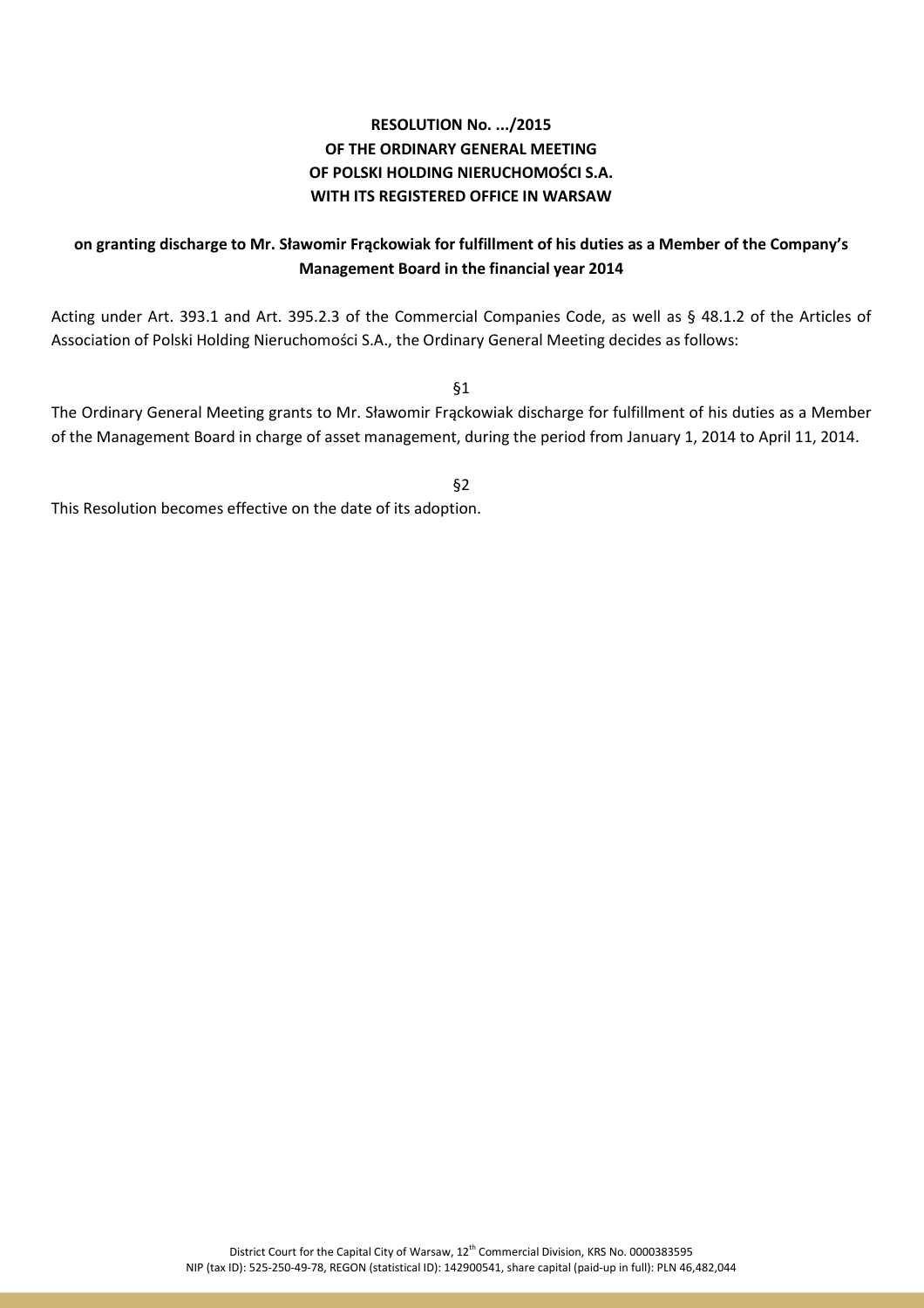## **on granting discharge to Mr. Rafał Krzemień for fulfillment of his duties as a Member of the Company's Management Board in the financial year 2014**

Acting under Art. 393.1 and Art. 395.2.3 of the Commercial Companies Code, as well as § 48.1.2 of the Articles of Association of Polski Holding Nieruchomości S.A. (the "Company"), the Ordinary General Meeting decides as follows:

§1

The Ordinary General Meeting grants to Mr. Rafał Krzemień discharge for fulfillment of his duties as a Member of the Company's Management Board during the period from January 1, 2014 to April 11, 2014.

§2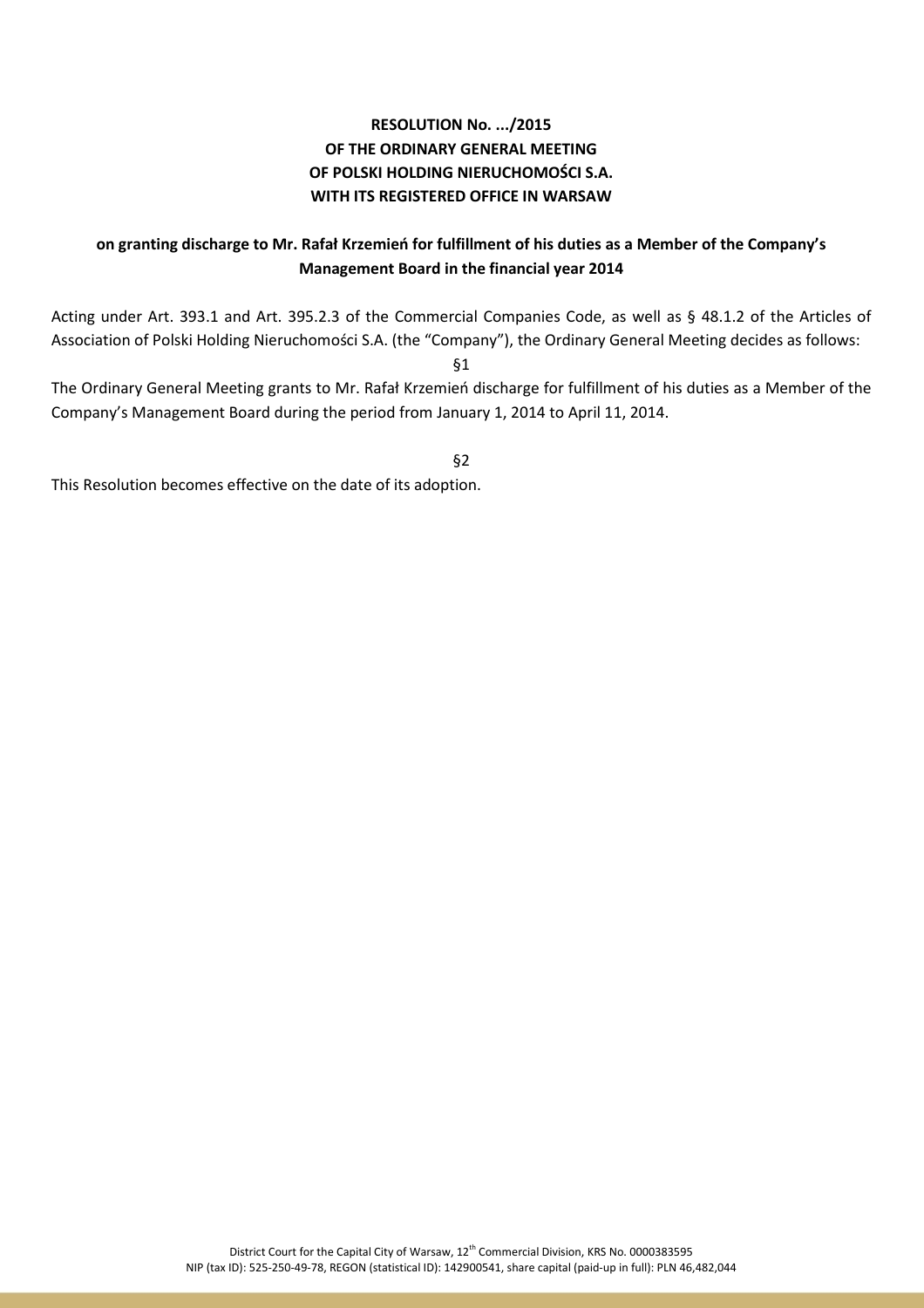# **on granting discharge to Mr. Paweł Laskowski-Fabisiewicz for fulfillment of his duties as a Member of the Company's Management Board in the financial year 2014**

Acting under Art. 393.1 and Art. 395.2.3 of the Commercial Companies Code, as well as § 48.1.2 of the Articles of Association of Polski Holding Nieruchomości S.A. (the "Company"), the Ordinary General Meeting decides as follows:

§1

The Ordinary General Meeting grants to Mr. Paweł Laskowski-Fabisiewicz discharge for fulfillment of his duties as Vice-President of the Company's Management Board during the period from January 1, 2014 to April 11, 2014.

§2

This Resolution becomes effective on the date of its adoption.

### *Justification to the draft Resolutions on granting discharge to the Management Board Members:*

*The Resolutions on granting discharge to the Management Board Members are passed under Art. 395.2.3 of the Commercial Companies Code, as well as § 48.1.2 of the Articles of Association of Polski Holding Nieruchomości S.A., and are typical resolutions considered by the Ordinary General Meeting. The Supervisory Board, in its Resolutions No. 37, 38, 39, 40, 41, 42 /05/2015 of May 21, 2015, recommended granting discharge to the Management Board Members.*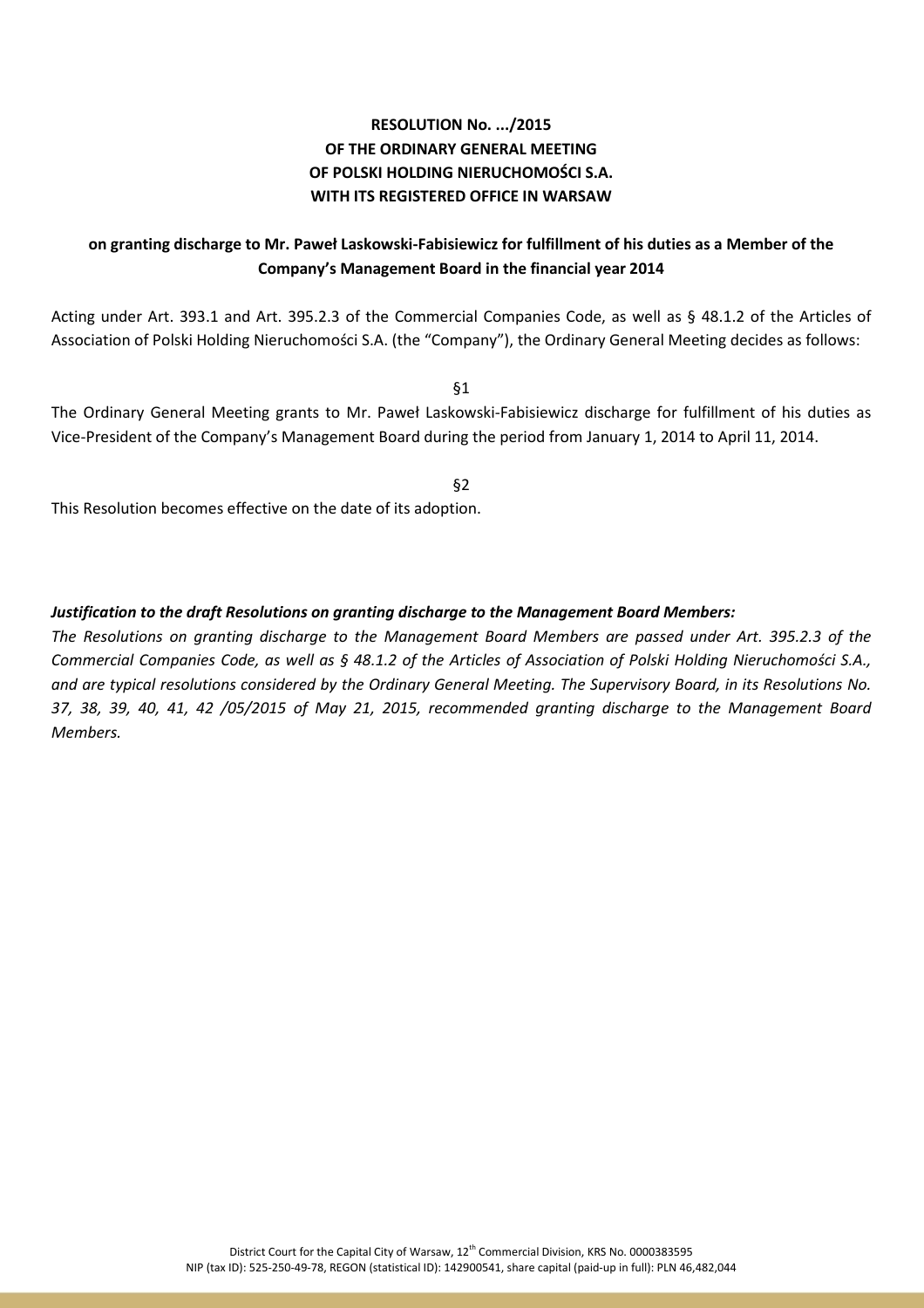## **on granting discharge to Mr. Józef Banach for fulfillment of his duties as a Member of the Company's Supervisory Board in the financial year 2014**

Acting under Art. 393.1 and Art. 395.2.3 of the Commercial Companies Code, as well as § 48.1.2 of the Articles of Association of Polski Holding Nieruchomości S.A., the Ordinary General Meeting decides as follows:

§1

The Ordinary General Meeting grants to Mr. Józef Banach discharge for fulfillment of his duties in the Supervisory Board during the period from January 1, 2014 to December 31, 2014.

§2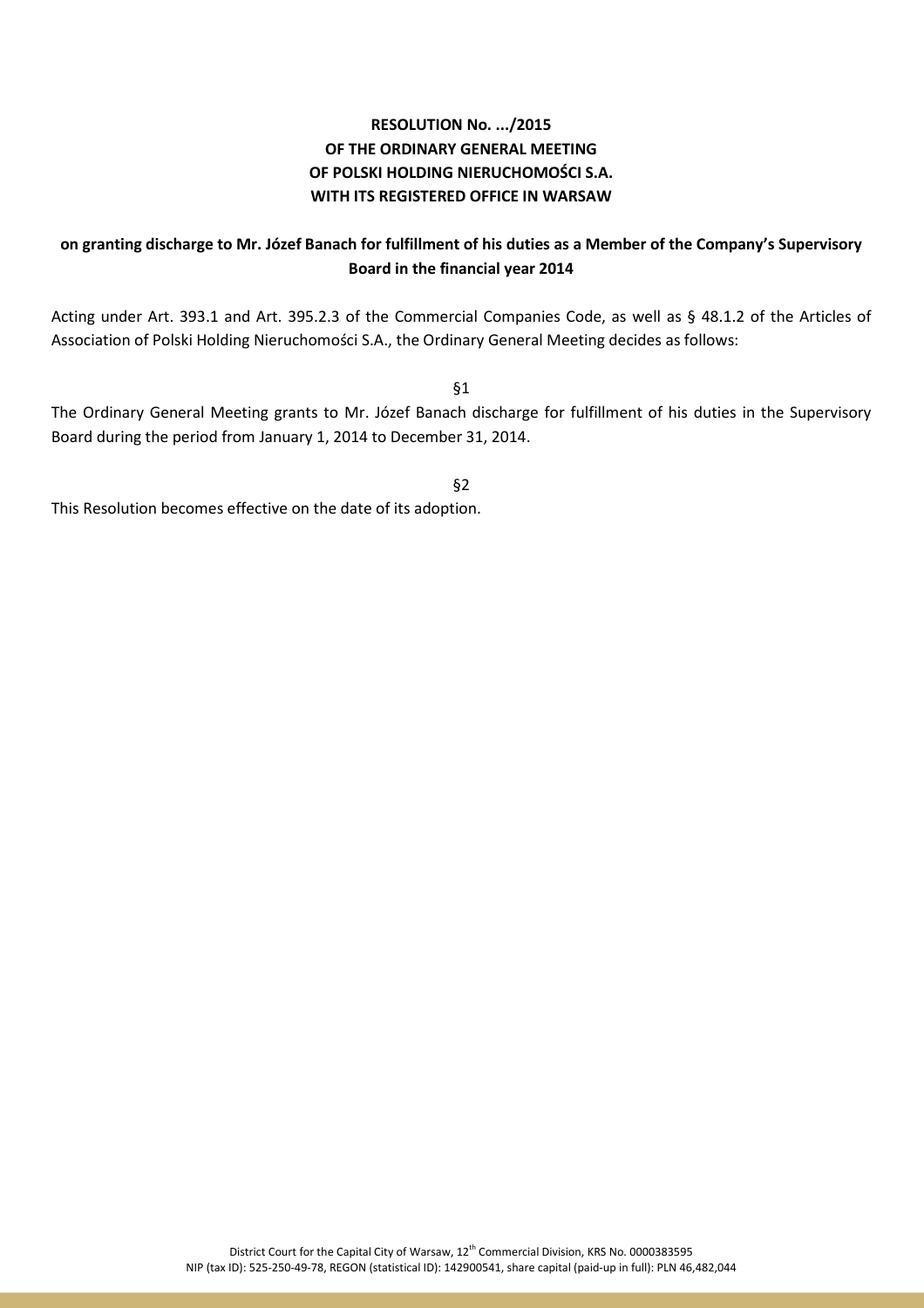## **on granting discharge to Ms. Izabela Felczak-Poturnicka for fulfillment of her duties as a Member of the Company's Supervisory Board in the financial year 2014**

Acting under Art. 393.1 and Art. 395.2.3 of the Commercial Companies Code, as well as § 48.1.2 of the Articles of Association of Polski Holding Nieruchomości S.A., the Ordinary General Meeting decides as follows:

§1

The Ordinary General Meeting grants to Ms. Izabela Felczak-Poturnicka discharge for fulfillment of her duties in the Supervisory Board during the period from January 1, 2014 to December 31, 2014.

§2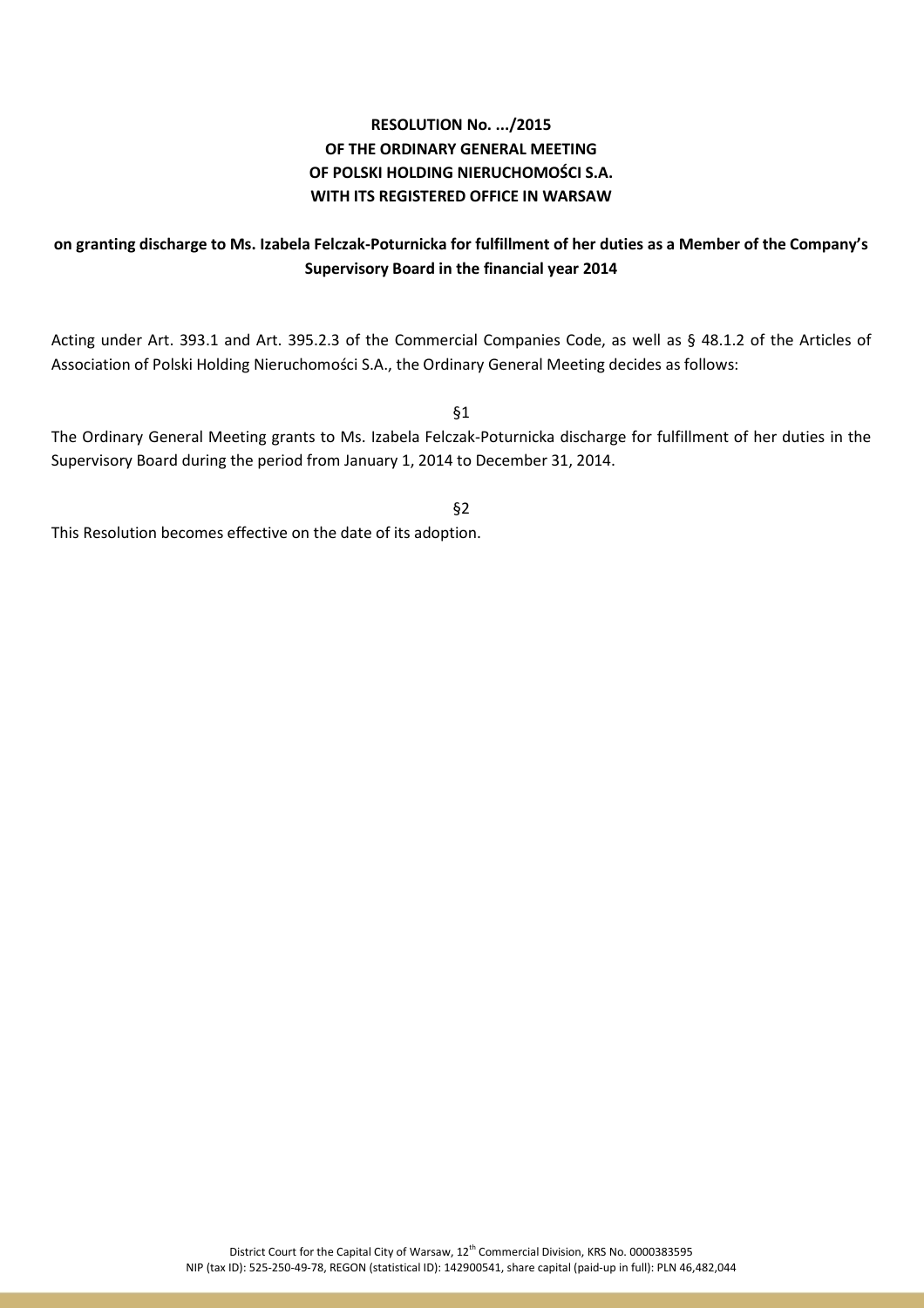## **on granting discharge to Ms. Marzena Kusio for fulfillment of her duties as a Member of the Company's Supervisory Board in the financial year 2014**

Acting under Art. 393.1 and Art. 395.2.3 of the Commercial Companies Code, as well as § 48.1.2 of the Articles of Association of Polski Holding Nieruchomości S.A., the Ordinary General Meeting decides as follows:

§1

The Ordinary General Meeting grants to Ms. Marzena Kusio discharge for fulfillment of her duties in the Supervisory Board during the period from January 1, 2014 to December 31, 2014.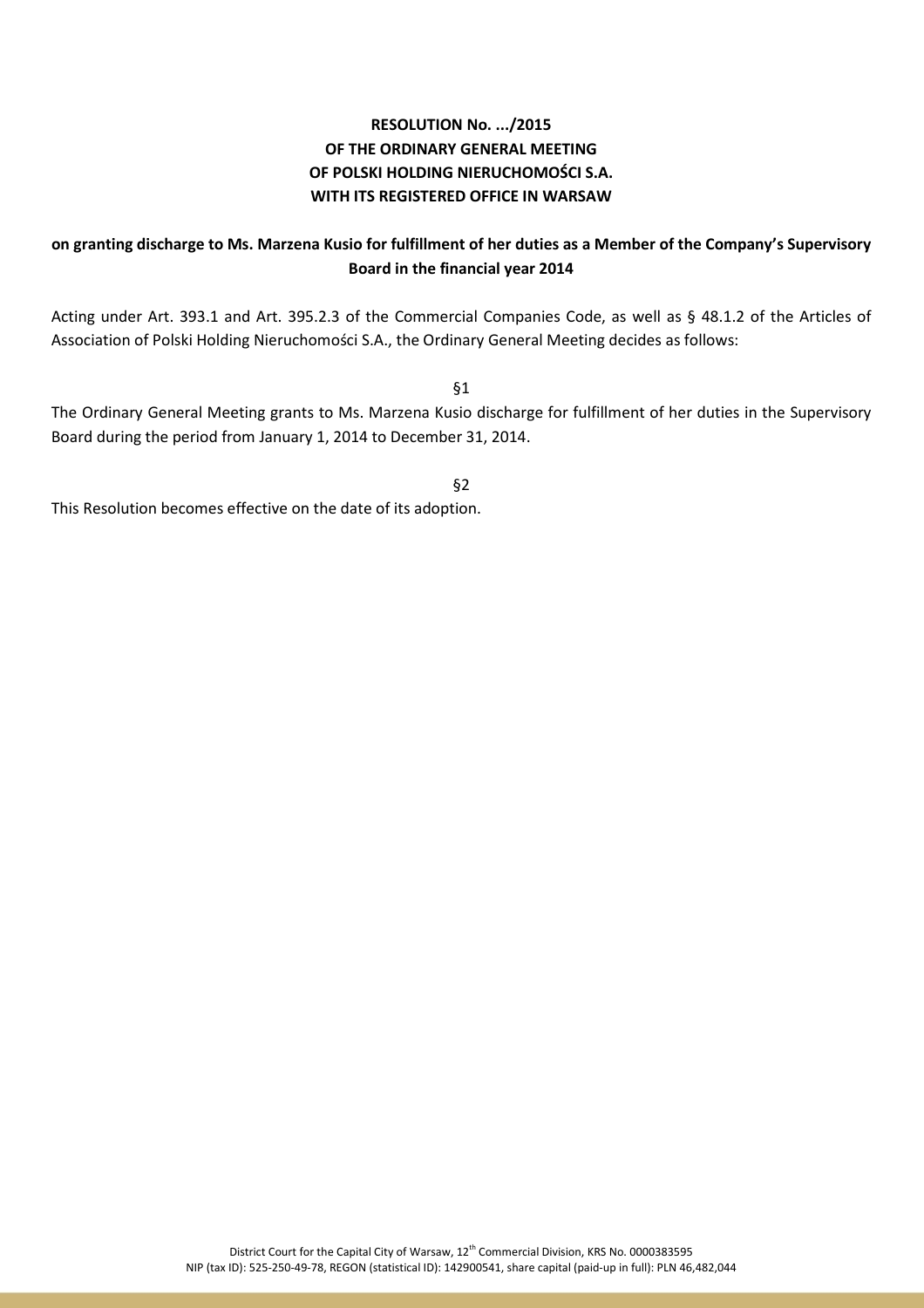## **on granting discharge to Mr. Antoni Leonik for fulfillment of his duties as a Member of the Company's Supervisory Board in the financial year 2014**

Acting under Art. 393.1 and Art. 395.2.3 of the Commercial Companies Code, as well as § 48.1.2 of the Articles of Association of Polski Holding Nieruchomości S.A., the Ordinary General Meeting decides as follows:

§1

The Ordinary General Meeting grants to Mr. Antoni Leonik discharge for fulfillment of his duties in the Supervisory Board during the period from January 1, 2014 to December 31, 2014.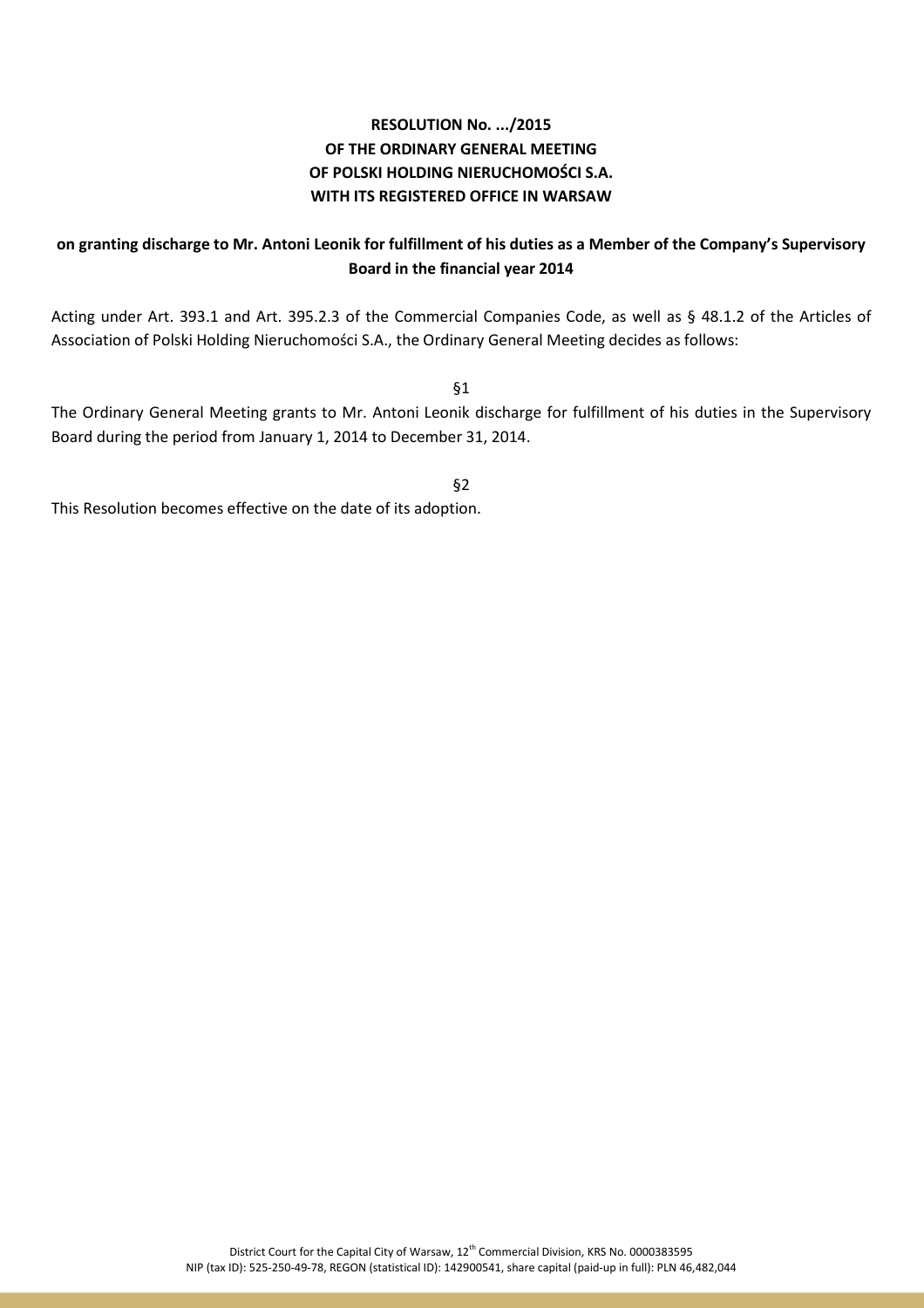### **on granting discharge to Mr. Marcin Marczuk for fulfillment of his duties as a member of the Company's Supervisory Board in the financial year 2014**

Acting under Art. 393.1 and Art. 395.2.3 of the Commercial Companies Code, as well as § 48.1.2 of the Articles of Association of Polski Holding Nieruchomości S.A., the Ordinary General Meeting decides as follows:

§1

The Ordinary General Meeting grants to Mr. Marcin Marczuk discharge for fulfillment of his duties in the Supervisory Board during the period from January 1, 2014 to December 31, 2014.

§2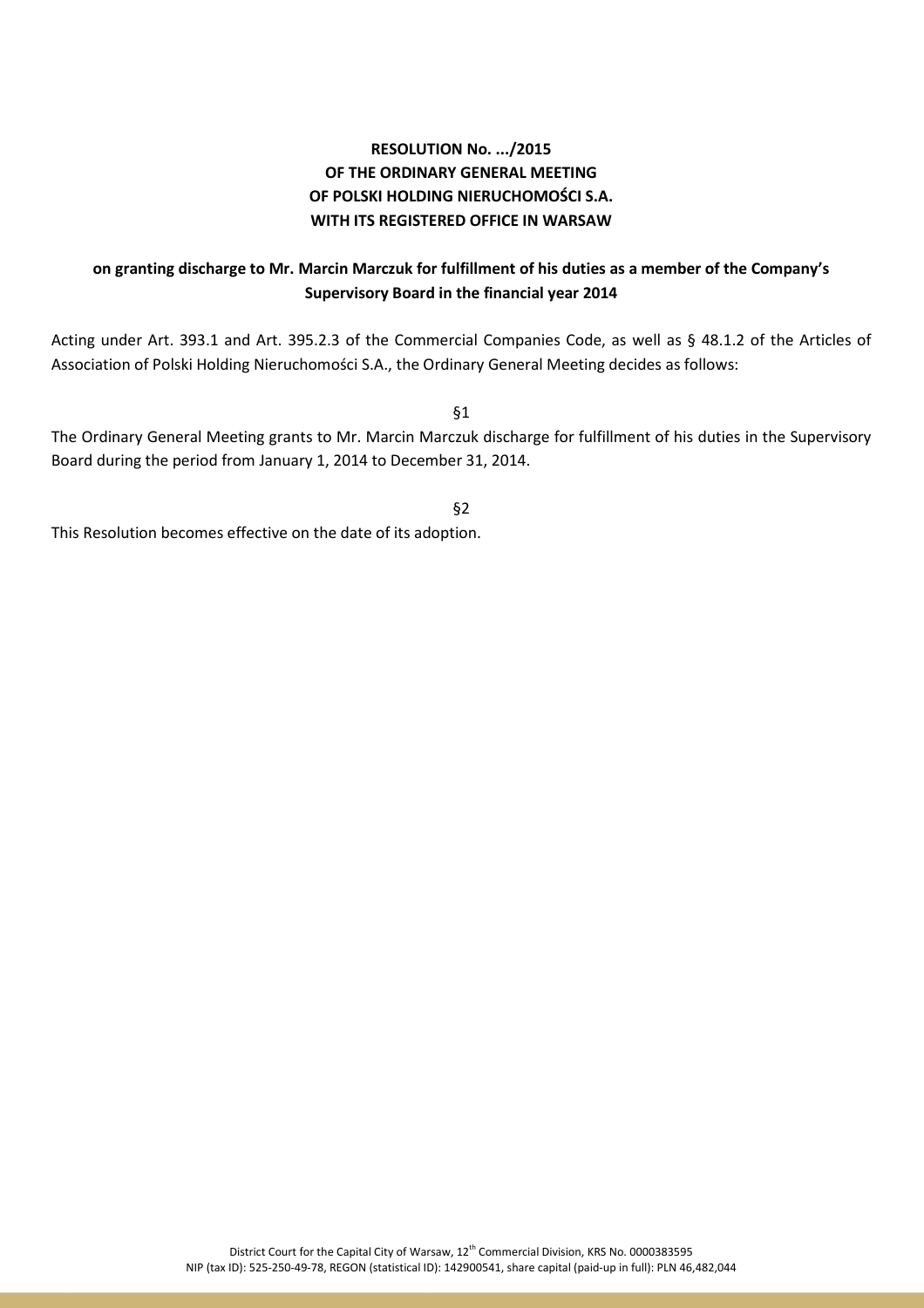## **on granting discharge to Mr. Krzysztof Melnarowicz for fulfillment of his duties as a Member of the Company's Supervisory Board in the financial year 2014**

Acting under Art. 393.1 and Art. 395.2.3 of the Commercial Companies Code, as well as § 48.1.2 of the Articles of Association of Polski Holding Nieruchomości S.A., the Ordinary General Meeting decides as follows:

§1

The Ordinary General Meeting grants to Mr. Krzysztof Melnarowicz discharge for fulfillment of his duties in the Supervisory Board during the period from January 1, 2014 to December 31, 2014.

§2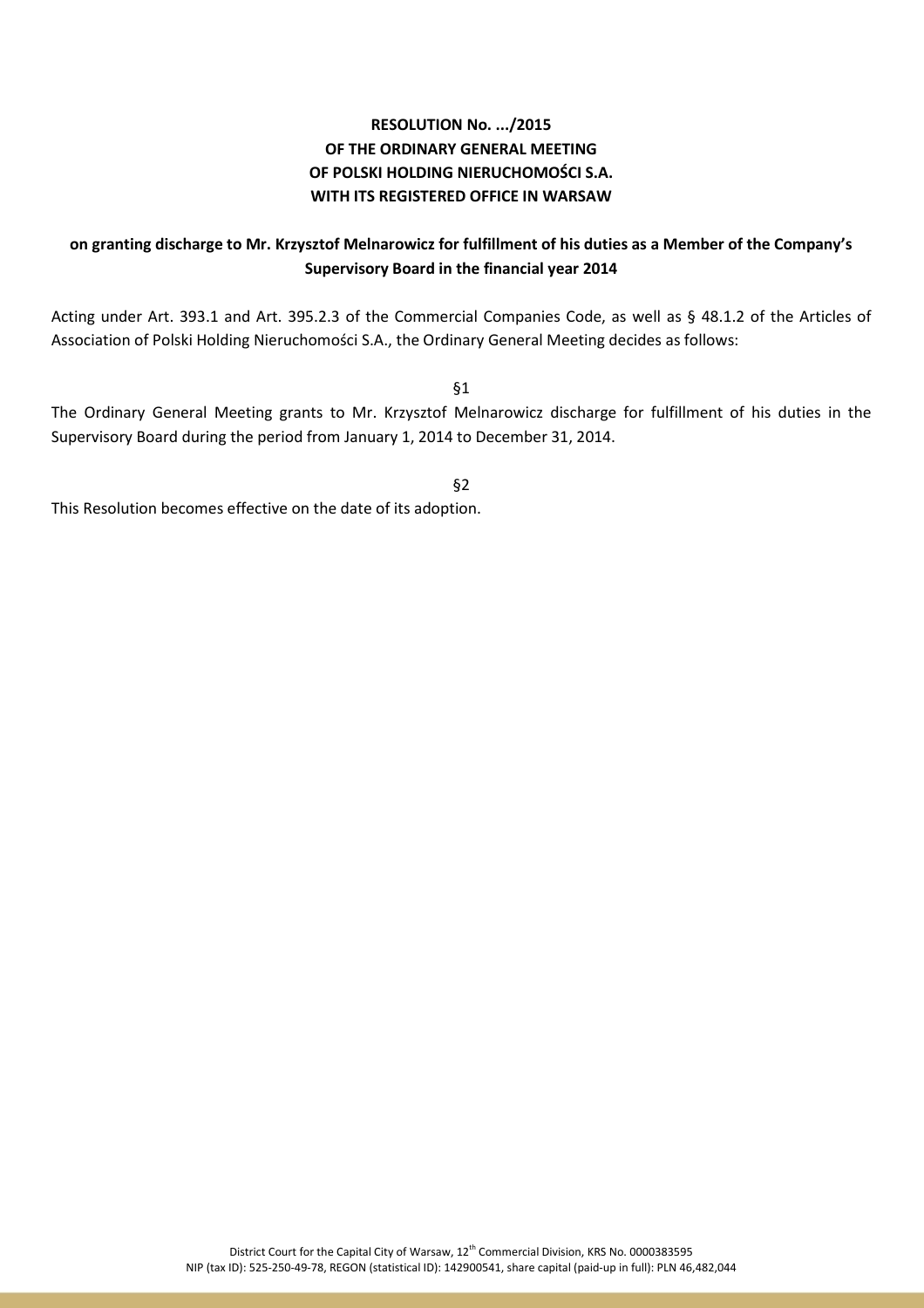## **on granting discharge to Mr. Mateusz Matejewski for fulfillment of his duties as a member of the Company's Supervisory Board in the financial year 2014**

Acting under Art. 393.1 and Art. 395.2.3 of the Commercial Companies Code, as well as § 48.1.2 of the Articles of Association of Polski Holding Nieruchomości S.A., the Ordinary General Meeting decides as follows:

§1

The Ordinary General Meeting grants to Mr. Mateusz Matejewski discharge for fulfillment of his duties in the Supervisory Board during the period from January 1, 2014 to December 31, 2014.

§2

This Resolution becomes effective on the date of its adoption.

### *Justification to the draft Resolutions on granting discharge to the Supervisory Board members:*

*The Resolutions on granting discharge to the Supervisory Board members are passed under Art. 395.2.3 of the Commercial Companies Code, as well as § 48.1.2 of the Articles of Association of Polski Holding Nieruchomości S.A., and are typical resolutions considered by the Ordinary General Meeting.*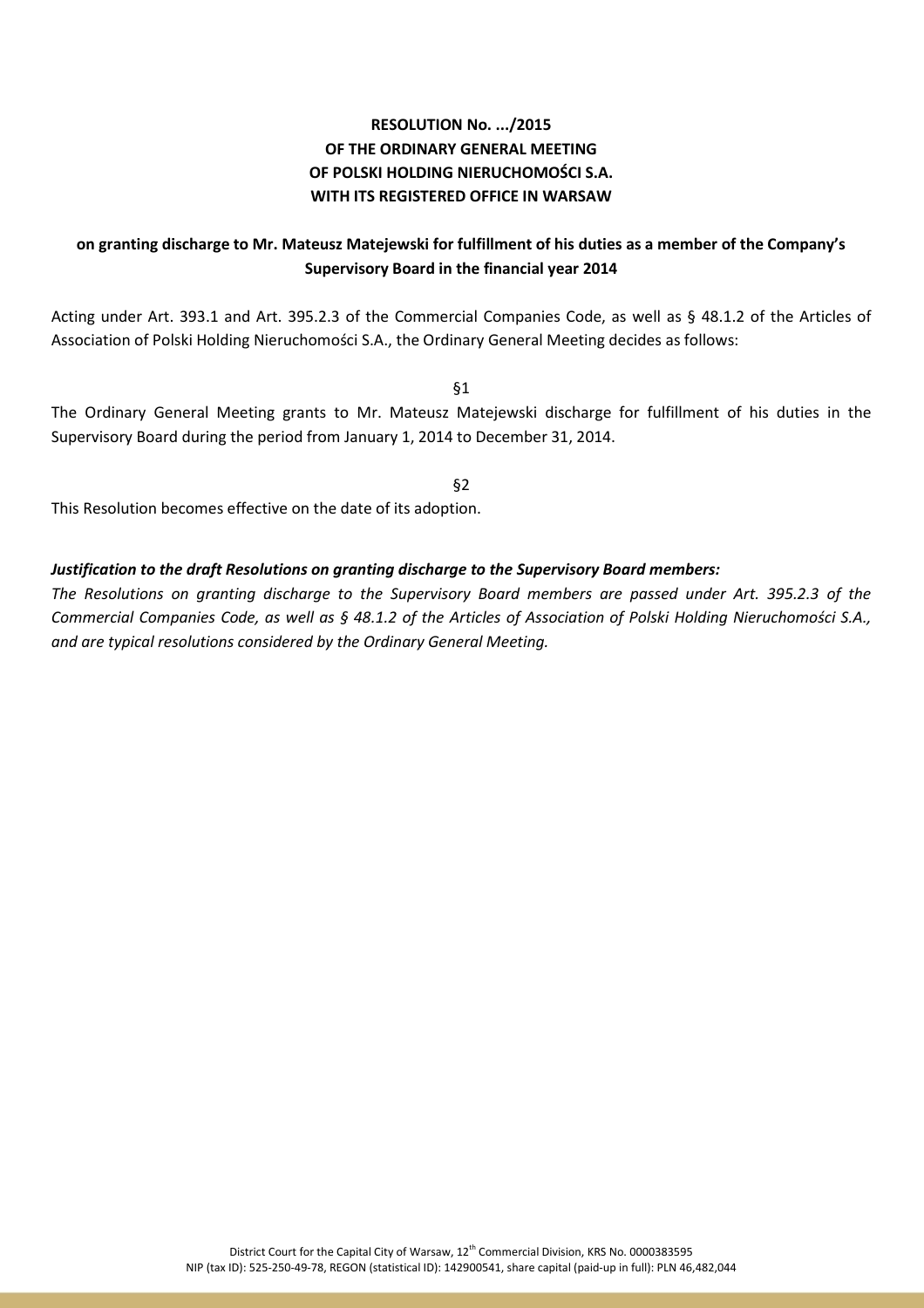#### **on granting the annual award for 2014 to the President of the Management Board**

Acting under Art. 5.3 and Art. 10 subs. 1, 2, and 7 of the Act on Remunerating Directors of Certain Legal Entities of March 3, 2000, the Ordinary General Meeting decides as follows:

§1

The Ordinary General Meeting grants to Mr. Artur Lebiedziński, President of the Management Board, an annual award for 2014, in an amount equal to three times his average monthly remuneration in the year preceding this Resolution.

§2

This Resolution becomes effective on the date of its adoption.

### *Justification to the draft Resolution:*

*On May 21, 2015, the Supervisory Board passed Resolution No. 43/05/2015, putting forward to the Ordinary General Meeting a motion to grant to the President of the Management Board an annual award for 2014. The General Meeting is entitled to grant such award under Art. 10.2 of the Act on Remunerating Directors of Certain Legal Entities of March 3, 2000. The grant of the award in the proposed amount is justified by the contents of the Management Board's report on the Company's activities and the financial statements for the period January 1, 2014 to December 31, 2014, as well as by the successful performance of the Company's tasks related to implementation of the PHN Group's strategy.*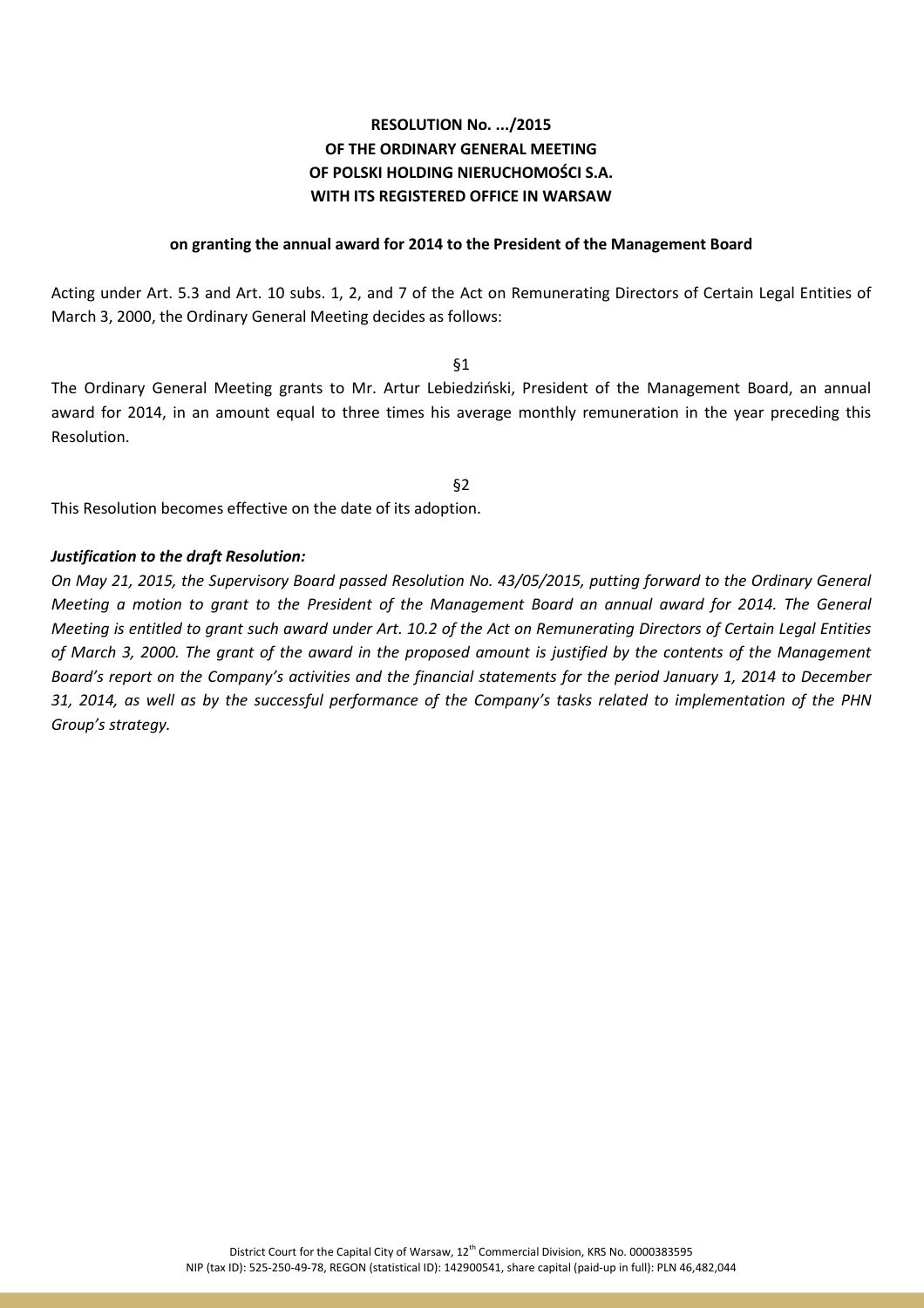### **on adopting new wording of the Company's Articles of Association**

Acting under § 48.5.4 of the Articles of Association of Polski Holding Nieruchomości S.A., the Ordinary General Meeting decides as follows:

§1

The Ordinary General Meeting adopts the following new wording of the Company's Articles of Association:

### ,,**ARTICLES OF ASSOCIATION OF POLSKI HOLDING NIERUCHOMOŚCI SPÓŁKA AKCYJNA**

#### **I. GENERAL**

- § 1
- 1. The Company runs its business under the name: "Polski Holding Nieruchomości" Spółka Akcyjna.
- 2. The Company may use its abbreviated name: "Polski Holding Nieruchomości" S.A.
- 3. The Company may use its distinctive graphic sign.
- 4.

The Company was established by State Treasury.

§ 3

§ 2

- 1. The Company is based in Warsaw.
- 2. The Company runs its business within and outside the territory of the Republic of Poland.
- 3. The Company may establish and run branches, sites, offices, representative offices and other units, and may own shares in other companies and projects within and outside the territory of the Republic of Poland.
- 4. The Company may be a member of domestic or foreign associations.
	- § 4

The Company was established for an indefinite period in order to conduct business activities.

§ 5

The Company may issue convertible bonds or bonds carrying preemption rights to the Company's shares issued in the future. The principles for issuing the bonds referred to in the previous sentence shall be specified under a Resolution of the General Meeting.

#### **II. OBJECTS OF THE COMPANY**

The objects of the Company are:

- 1. Activities of head offices; management consultancy activities (Division 70),
- 2. Real estate activities (Division 68),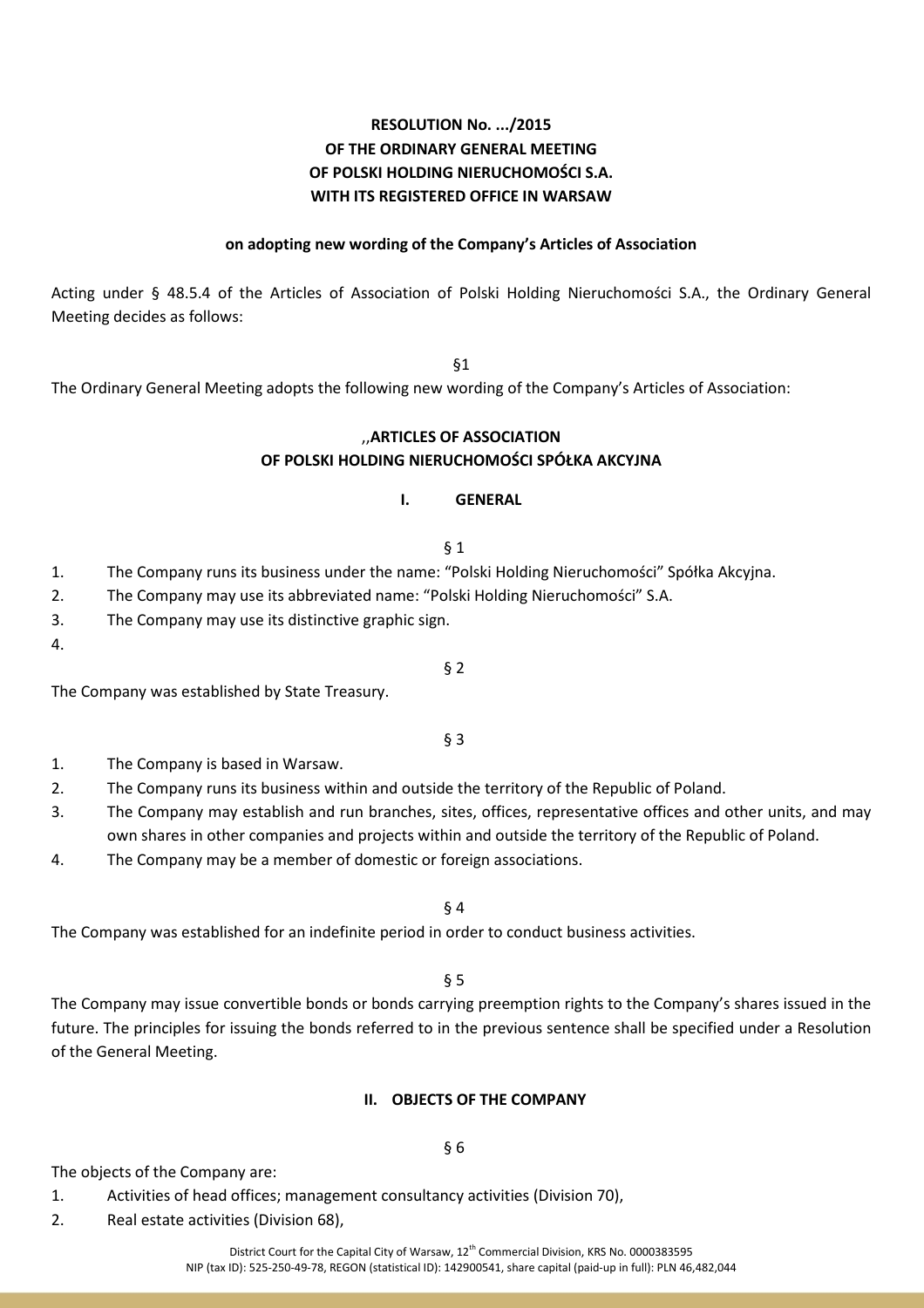- 3. Renting and leasing activities (Division 77),
- 4. Financial service activities, except insurance and pension funding (Division 64),
- 5. Activities auxiliary to financial services, insurance activities and pension funding (Division 66),
- 6. Construction of buildings (Division 41),
- 7. Architectural and engineering activities; technical testing and analysis (Division 71),
- 8. Construction of civil engineering projects (Division 42),
- 9. Services to buildings and landscape activities (Division 81),
- 10. Accommodation (Division 55),
- 11. Food and beverage service activities (Division 56),
- 12. Specialized construction activities (Division 43),
- 13. Office administrative service activities and other business support service activities (Division 82),
- 14. Advertising, market research and public opinion polling (Division 73),
- 15. Legal, accounting, bookkeeping and tax consultancy services (Division 69),
- 16. Activities linked to employment (Division 78),
- 17. Computer programming, consultancy and related activities (Division 62),
- 18. Telecommunications (Division 61),
- 19. Repair and maintenance of computers and personal and household goods (Division 95),
- 20. Crop and animal production, hunting and related service activities (Division 01),
- 21. Sewerage (Division 37).

### **III. SHARE CAPITAL**

### § 7

- 1. The Company's share capital is PLN 43,384,003 (in words: forty-three million three hundred eighty-four thousand three zlotys), and is divided into 43,384,003 (in words: forty-three million three hundred eighty-four thousand three) shares with a nominal value of PLN 1 (in words: one zloty) each, including:
	- a) 100,000 (in words: one hundred thousand) ordinary A-series shares with numbers ranging from A 000001 to A – 100000,
	- b) 39,900,000 (in words: thirty-nine million nine hundred thousand) ordinary B-series shares with numbers ranging from B – 00000001 do B – 39900000,
	- c) 3,384,003 (in words: three million three hundred eighty-four thousand three) ordinary D-series shares with numbers ranging from  $D - 0000001$  to  $D - 3384003$ .
- 2. The share capital was fully paid-in prior to the Company's registration.
- 3. The Company's shares are ordinary shares.
- 4. A, B and D-series shares are bearer shares.
- 5. Bearer shares may not be exchanged for registered shares.

- 1. The nominal value of conditional increase of the share capital is PLN 4,353,000 (in words: four million three hundred fifty-three thousand zlotys). As part of conditional increase of the share capital, 4,353,000 (in words: four million three hundred fifty-three thousand) ordinary C-series bearer shares shall be issued, with a nominal value of PLN 1 (in words: one zloty) each.
- 2. The purpose of conditional increase of the share capital is to grant rights to acquire C-series shares to holders of subscription warrants.
- 3. The deadline for exercising the right to acquire C-series shares expires on October 11, 2021. The declaration on shares acquisition, as referred to in Article 451.1 of the Commercial Companies Code, may be submitted no earlier than upon expiry of restrictions applicable to the disposal of shares or employee participations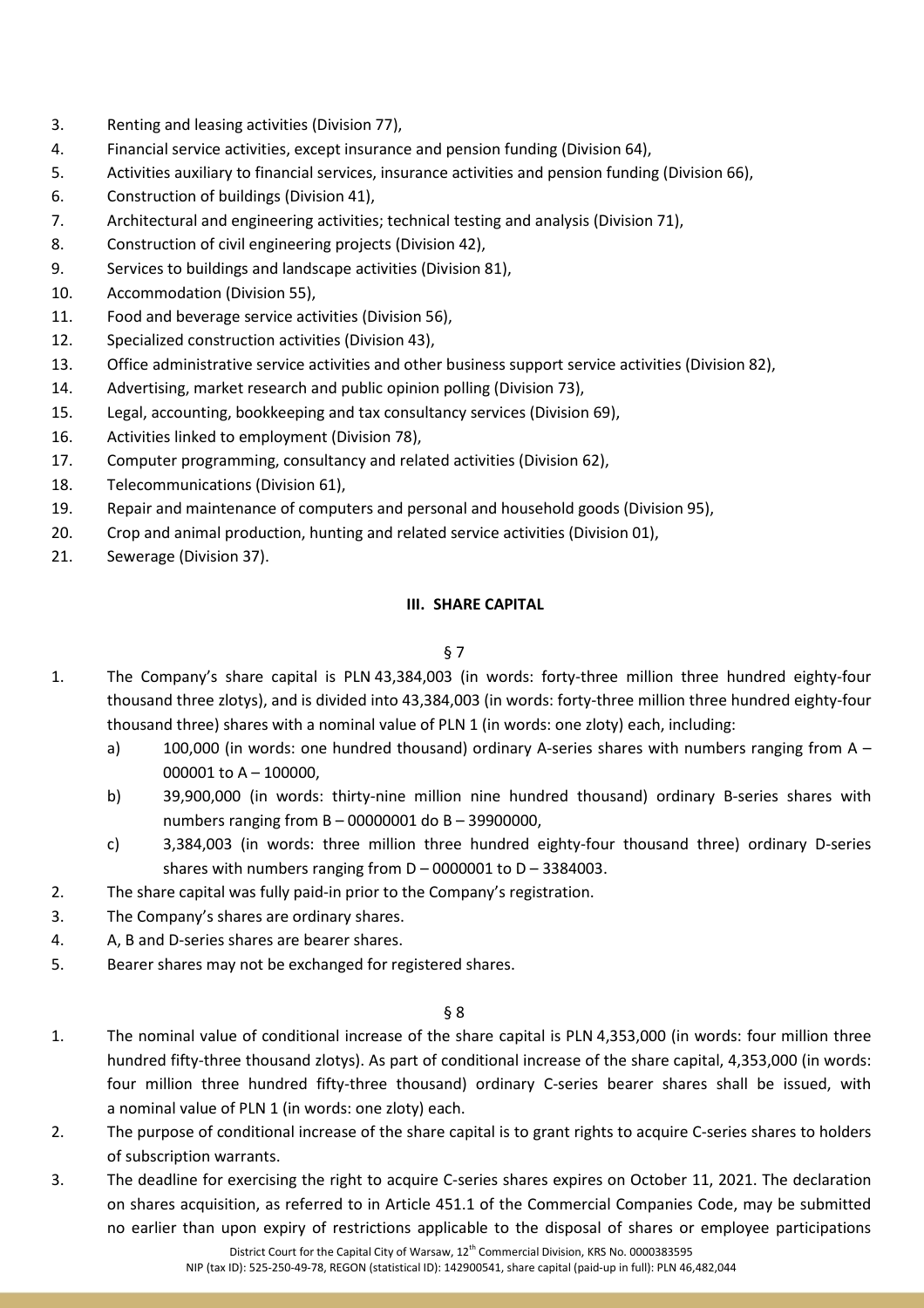acquired free of charge by eligible employees of: Warszawski Holding Nieruchomości S.A., Intraco S.A., Budexpo Sp. z o.o., and Dalmor S.A., as specified in Article 38.3 of the Commercialization and Privatization Act.

- 4. Persons entitled to acquire C-series shares are holders of subscription warrants and their legal successors, subject to restrictions provided for in the Resolution on Issuing Subscription Warrants and in the content of subscription warrants.
- 5. Shares issued as part of conditional increase of the share capital may be acquired for cash contributions only, including those paid entirely or partially as per the offset agreement.
- 6. C-series shares shall participate in the dividend under the following terms:
	- a) shares issued (respectively: credited to the securities account as provided for in the Financial Instruments Trading Act) no later than on the dividend record date specified in the Resolution of the General Meeting deliberating on profit distribution shall participate in the dividend starting from the profit from the previous financial year, i.e. from January 1 of the financial year directly preceding the year of delivering (crediting) the respective shares;
	- b) shares issued (respectively: credited to the securities account as provided for in the Financial Instruments Trading Act) after the dividend record date specified in the Resolution of the General Meeting deliberating on profit distribution shall participate in the dividend starting from the profit from financial year where the respective shares were delivered (credited), i.e. from January 1 of that financial year.

§ 9

- 1. The Company's shares may be redeemed upon the consent of the Shareholder concerned (voluntary redemption).
- 2. A Shareholder shall be entitled to remuneration for the redemption of his/her shares. The amount of the remuneration may not be lower than the value of net assets attributable to those shares, as specified in the financial statements from the last financial year, reduced with the amount intended to be distributed between the shareholders. Upon the shareholder's consent, shares may be redeemed without any remuneration.
- 3. The share capital must be decreased upon redemption of shares.
- 4. Each time, the principles, procedures and conditions for share redemption shall be specified in a Resolution of the General Meeting.

### § 10

The share capital may be increased under a Resolution of the General Meeting by issuing new shares or by increasing the nominal value of shares.

### § 11

The Company may acquire own shares in cases provided for in Article 362.1 of the Commercial Companies Code.

#### § 12

The share capital may be reduced as provided for in Articles 455-458 of the Commercial Companies Code.

§ 13

The Company's supplementary capital shall be increased under provisions of Article 396 of the Commercial Companies Code.

#### § 14

The Company's shares are transferable.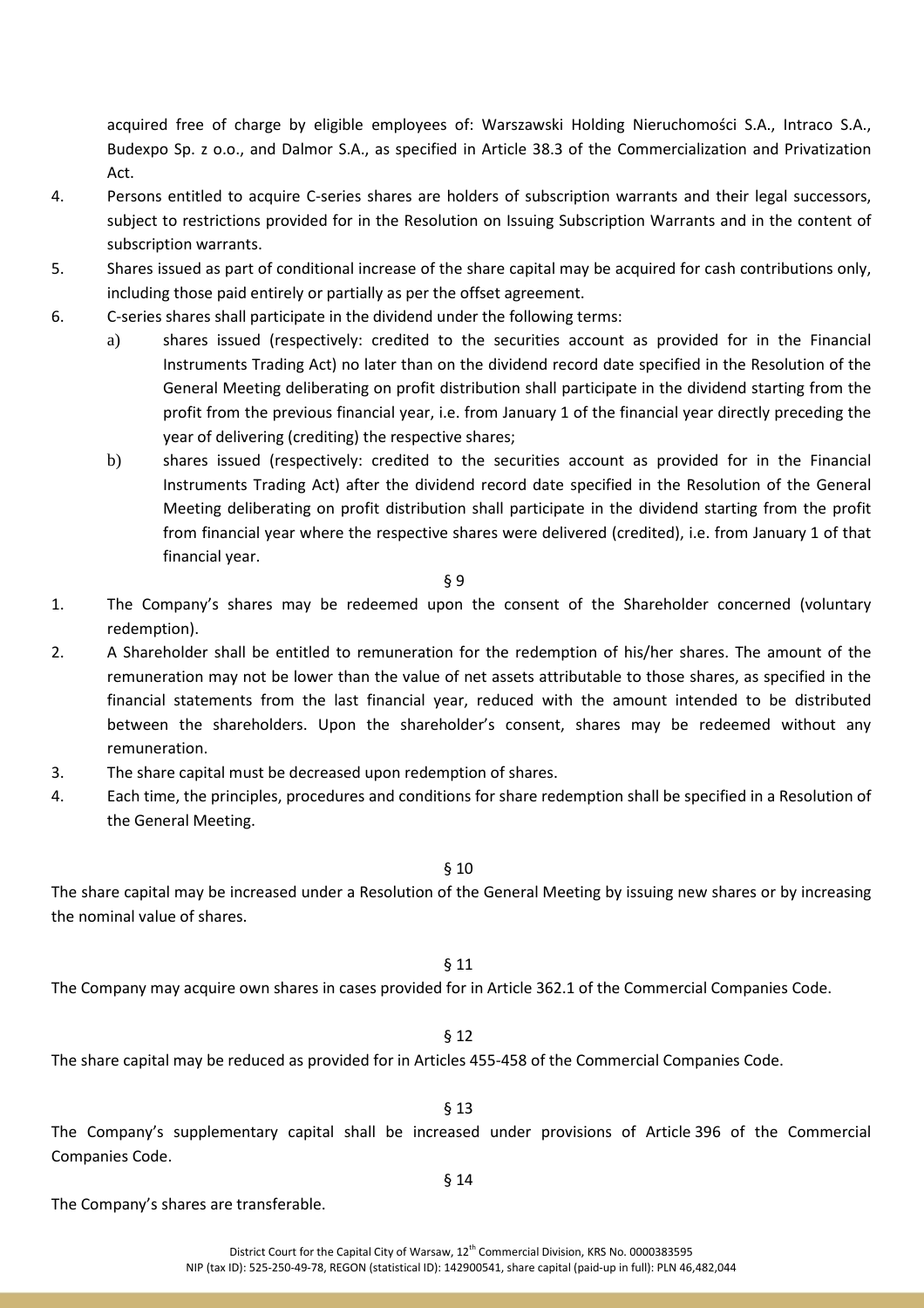### **IV. GOVERNING BODIES OF THE COMPANY**

#### § 15

The governing bodies of the Company are:

- 1) the Management Board,
- 2) the Supervisory Board,
- 3) the General Meeting.

#### § 16

- 1. Subject to mandatory provisions of the Commercial Companies Code, and subject to provisions hereof, Resolutions of the Company's governing bodies shall be adopted by absolute majority of votes. Absolute majority of votes shall mean more votes cast "for" than "against" and abstentions.
- 2. In the case of equal number of votes when adopting resolutions by the Management Board or Supervisory Board, the vote of the President of the Management Board or the vote of the President of the Supervisory Board, respectively, shall prevail.

#### **A. MANAGEMENT BOARD**

#### § 17

- 1. The Management Board runs the Company's business and represents the Company in all judicial and nonjudicial matters.
- 2. Any and all matters related to running the Company's business, other than matters attributable to the competence of the General Meeting or Supervisory Board in accordance with legal regulations or with the provisions hereof, shall be attributable to the competence of the Management Board.
- 3. All Members of the Management Board are required and entitled to jointly run the Company's business. Where a resolution of the Management Board is not required, Members of the Management Board may run the Company's business individually, to the extent provided for in the Rules of the Management Board.

- 1. To make statements on behalf of the Company, two Members of the Management Board, or one Member of the Management Board and a holder of commercial power of attorney, must act jointly.
- 2. If the Management Board comprises of one person, one Member of the Management Board shall be entitled to make statements on behalf of the Company.
- 3. A holder of commercial power of attorney may be appointed only under a resolution adopted unanimously by all members of the Management Board. Commercial power of attorney may be revoked by any Member of the Management Board.
- 4. The procedures for the operation of the Management Board are detailed in the Rules of the Management Board, as specified by the Management Board and approved by the Supervisory Board.
- 5. Also entitled to make statements, sign agreements and undertake obligations on behalf of the Company are persons acting under powers of attorney granted by the Management Board under the provisions of the Civil Code.

- 1. All§ matters beyond the scope of the Company's ordinary activities require a resolution to be adopted by the Management Board.
- 2. The following matters, without limitation, require a resolution to be adopted by the Management Board:
	- 1) specifying the Rules of the Management Board,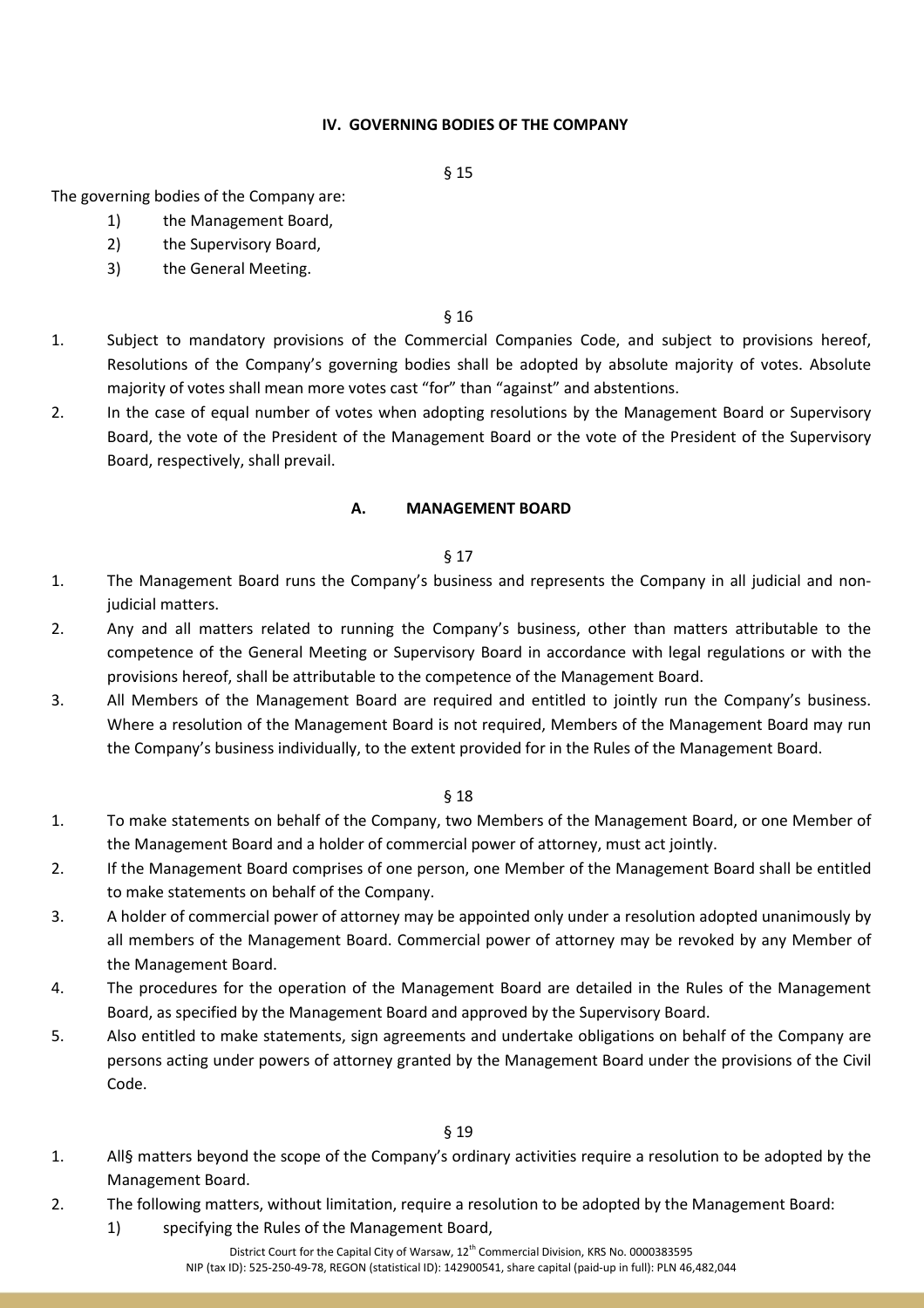- 2) specifying the Organizational Rules,
- 3) establishing and winding up branch offices,
- 4) appointing a holder of commercial power of attorney,
- 5) borrowing,
- 6) adopting yearly material and financial plans, and multi-year strategic plans,
- 7) purchasing (acquiring) or disposing of the following assets by the Company:
	- (a) real estate, perpetual usufruct or shares in real estate,
	- (b) property, plant and equipment other than real estate,
	- (c) shares or other titles of participation in companies,
	- with a value beyond EUR 200,000.00,
- 8) encumbering the assets that meet the criteria referred to in item 7 above with limited rights in rem, in the amount (total security value) beyond EUR 200,000.00,
- 9) entering by the Company into agreements other than specified above or undertaking obligations other than specified above with a value beyond EUR 200,000.00,
- 10) matters requested by the Management Board to be examined by the Supervisory Board or General Meeting,
- 11) specifying the way of exercising the right to vote at the General Meeting or at the meeting of associates of companies whose shares or participations are owned by the Company,
- 12) disbursement of an advance payment of the expected dividend.
- 3. The Management Board may adopt a resolution in respect to any other matter raised at the session of the Management Board under due procedure provided for in the Rules of the Management Board.
- 4. Members of the Management Board may participate in the adoption of the Management Board's resolutions by casting their votes in writing through another Member of the Management Board. Votes may not be cast in writing in respect to matters introduced to the agenda during the session of the Management Board.
- 5. The Management Board may adopt resolutions in writing or by using direct telecommunication means.

#### § 20

It is the responsibility of the Management Board to develop plans referred to in § 19, subs. 2, item 6, and to submit them for approval to the Supervisory Board.

### § 21

- 1. The Management Board may comprise of one to six members, including the President of the Management Board and (if more than one person is appointed as Member of the Management Board) the Vice-President and other members of the Management Board elected for a joint term of office by the Supervisory Board. The number of members may be changed during the term of office.
- 2. The term of office of Management Board Members is three years.
- 3. The President of the Management Board directs the work of the Management Board, and convenes and chairs the sessions thereof. The President of the Management Board may authorize another Member of the Management Board to convene and chair the sessions of the Management Board.

- 1. The Management Board shall provide the Supervisory Board with quarterly (or more frequent) reports on relevant events in the Company's business. Such report shall also include the report on the Company's revenue, costs and financial result.
- 2. The Supervisory Board may specify the detailed scope of reports referred to in subs. 1.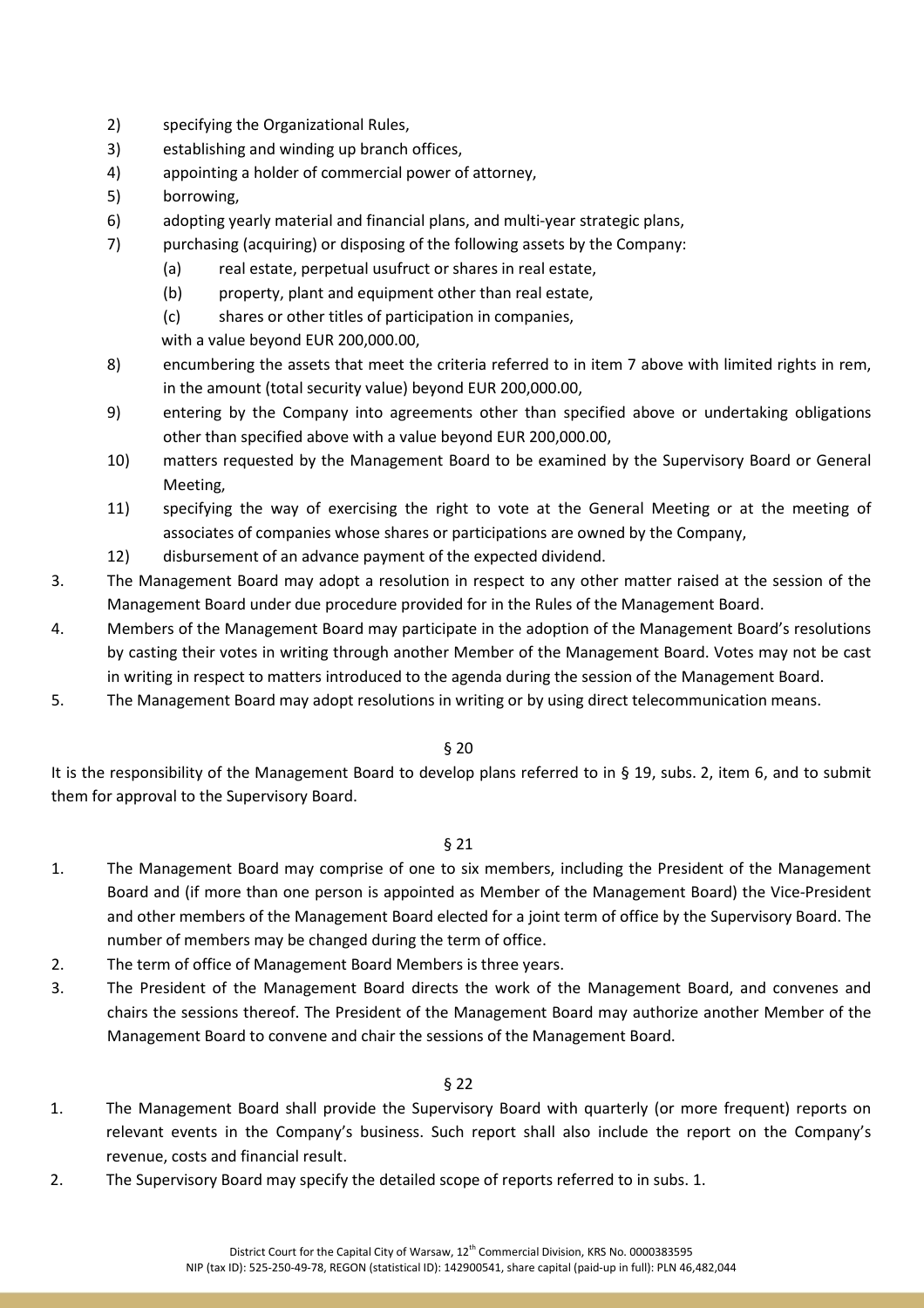- 1. Members of the Management Board, or the entire Management Board, are appointed and dismissed by the Supervisory Board, subject to subs. 2 and 3.
- 2. As long as this requirement is implied by mandatory laws, Members of the Management Board shall be appointed after the Supervisory Board completes a qualification procedure based on the Regulation on the recruitment process for the position of management board in certain commercial companies.
- 3. Each Member of the Management Board may be dismissed or suspended by the General Meeting or by the Supervisory Board. The Supervisory Board may suspend a Member of the Management Board for material reasons.
- 4. The Member of the Management Board shall submit his/her written letter of resignation to the Supervisory Board, at the address of the Company's principal office, with carbon copy to the Minister of State Treasury, as long as State Treasury is a shareholder of the Company.

### § 24

Subject to mandatory laws, the principles and amounts of remuneration of all Members of the Management Board are specified by the Supervisory Board.

### § 25

- 1. The employer, within the meaning of the Labor Code, is the Company.
- 2. Activities in the area of labor law are performed by the President of the Management Board, or by his/her authorized representatives, subject to provisions of § 35, subs. 1.

### **B. SUPERVISORY BOARD**

#### § 26

- 1. The Supervisory Board exercises permanent supervision over the Company's business in all of its activity areas.
- 2. The Supervisory Board acts under the Rules of the Supervisory Board adopted by itself.

- 1. Competences of the Supervisory Board include:
	- 1) assessing the Management Board's report on the activities of the Company and the financial statements for the previous financial year, in terms of accuracy and consistence with ledgers and documents. This is also applicable to the Group's consolidated financial statements and to the report on the activities of the Group,
	- 2) reviewing the Management Board's motion on profit distribution or coverage of losses,
	- 3) providing the General Meeting with a written report on the results of activities referred to in Items 1) and 2),
	- 4) choosing an auditor to review the financial statements,
	- 5) specifying the scope and deadlines for yearly material and financial plans of the Company and Group, and multi-year strategic plans of the Company and Group, to be submitted by the Management Board,
	- 6) approving multi-year strategic plans of the Company and Group,
	- 7) approving yearly material and financial plans of the Company and Group,
	- 8) adopting the Rules of the Supervisory Board,
	- 9) adopting the unified text of the Company's Articles of Association,
	- 10) approving the Rules of the Management Board,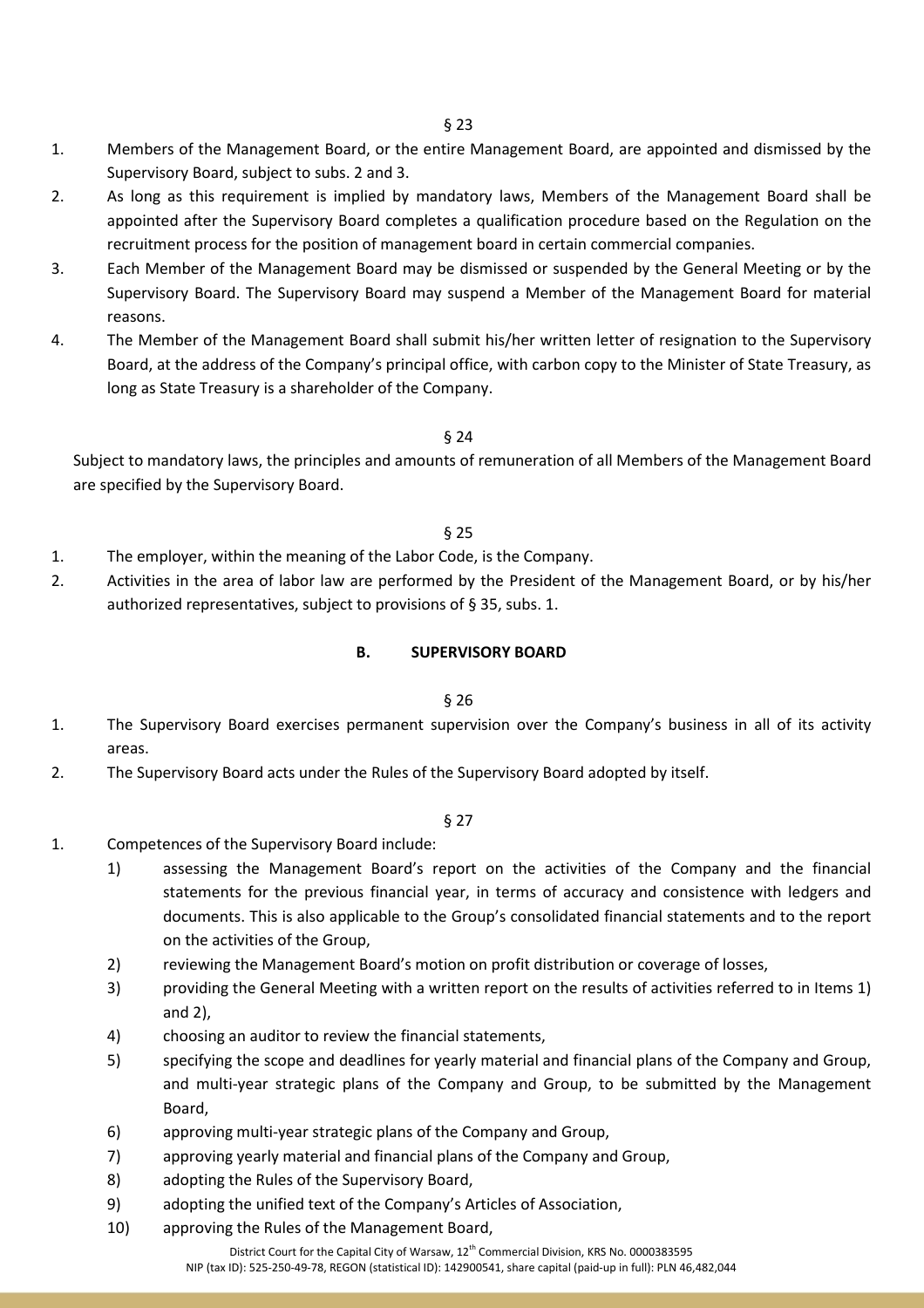- 11) approving the Organizational Rules,
- 12) approving the principles for the remuneration of members of governing bodies of the Group's companies.
- 2. Competences of the Supervisory Board include granting approvals to the Management Board in respect of:
	- 1) acquiring and disposing of real estate or perpetual usufruct rights, or a share therein, with a value equal to or beyond EUR 500,000.00,
	- 2) encumbering, establishing a limited right in rem on, or leasing real estate if the value of the obligation is equal to or beyond EUR 1,500,000.00,
	- 3) delivering real estate, perpetual usufruct rights or a share therein, whether for consideration or not, if the value of the obligation is equal to or beyond EUR 5,000,000.00,
	- 4) delivering for paid use, acquiring, disposing, encumbering or leasing fixed assets, shares or other titles of participation in companies, other than listed in item 1, if the value thereof is equal to or beyond EUR 500,000.00,
	- 5) issuing bills of exchange,
	- 6) agreements entered into by the Company whose purpose is to make a donation or discharge from a debt, and other agreements not related to the Company's objects specified in the Articles of Association, including without limitation sponsorship agreements, whose value is beyond the equivalent of EUR 5,000.00,
	- 7) guarantees and sureties granted by the Company; in the case of agreements entered into with a Group member, the approval is required if the value thereof is equal to or beyond EUR 1,500,000;
	- 8) issue of bonds (other than referred to in § 47.3.5) by the Company, if the value of bonds issued is equal to or beyond EUR 500,000.00; in the case of registered bonds, if a stipulation was made in the terms and conditions of issuance that the bonds may be sold to Group members only, the approval is required if the value of bonds issued is equal to or beyond EUR 1,500,000.00;
	- 9) loan agreements entered into by the Company with a value equal to or beyond EUR 500,000.00; in the case of agreements entered into with a Group member, the approval is required if the value thereof is equal to or beyond EUR 1,500,000.00;
	- 10) entering by the Company into agreements other than specified above or undertaking obligations other than specified above with a value equal to or beyond EUR 500,000.00;
	- 11) disbursement of an advance payment of the expected dividend;
	- 12) establishing a company; in the case where the company is established solely by the Company or jointly with a Group member: if the value of the Company's capital contribution is equal to or beyond EUR 500,000.00;
	- 13) implementing an investment with a value equal to or beyond EUR 1,500,000.00.

3. Also, the competences of the Supervisory Board include, without limitation:

- 1) appointing and dismissing the Members of the Management Board, without prejudice to § 47.2.2,
- 2) suspending the Members of the Management Board in their duties for material reasons, without prejudice to provisions of § 47.2.2,
- 3) proposing the amount of remuneration for Members of the Management Board, subject to § 24,
- 4) approving the establishment of the Company's foreign branch offices,
- 5) authorizing the Members of the Management Board to hold positions in governing bodies of other companies and perceive the related remuneration.
- 4. The Supervisory Board shall have the right to require the Management Board and the Company's employees to deliver information and explanations on the Company, Group members and their activities, as it deems necessary, and to audit the assets of the Company and of the Group members.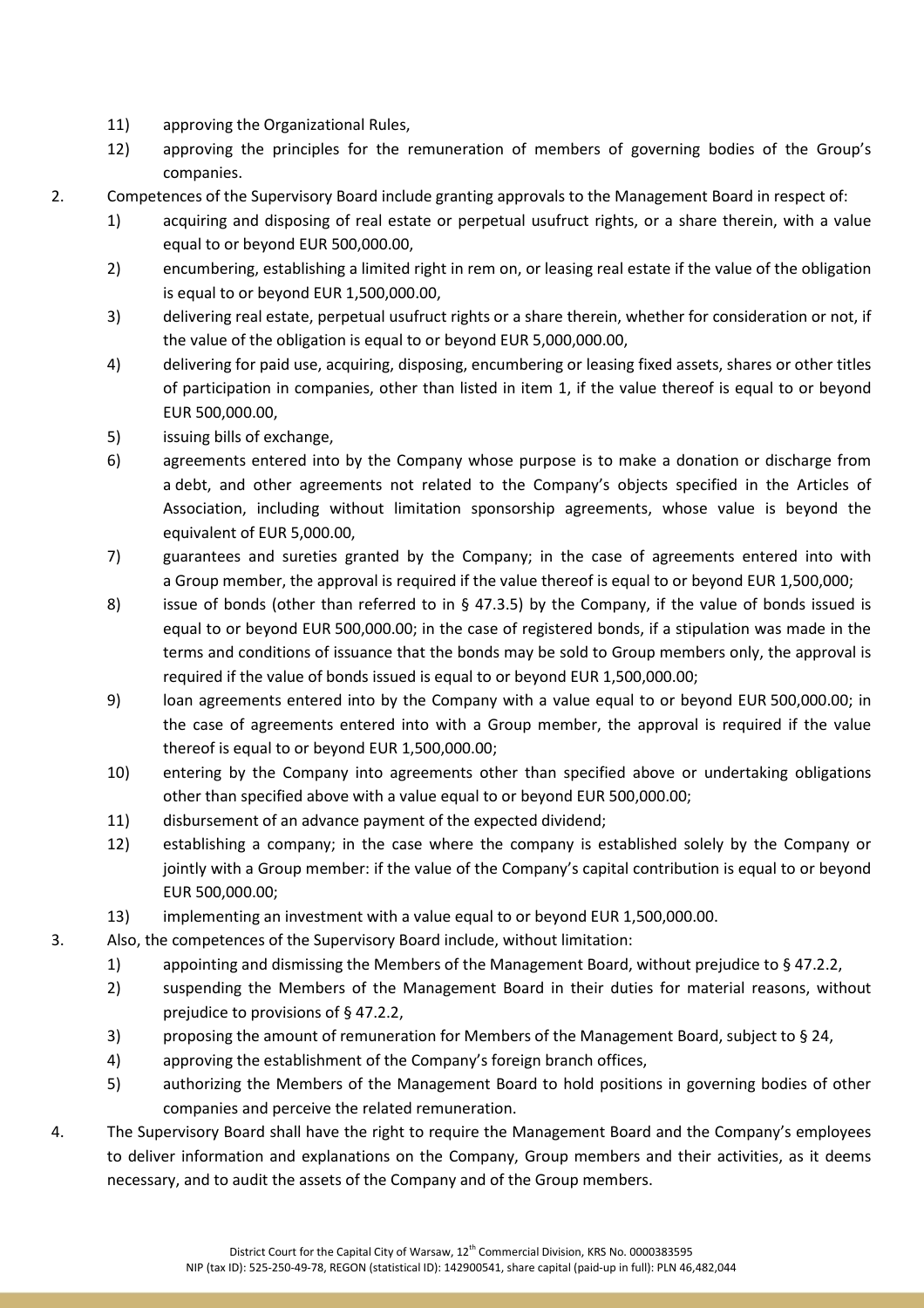- 1. The Management Board shall obtain prior approval from the Supervisory Board before adopting resolutions referred to in § 19.2.11, concerning Major Subsidiaries, or before taking other actions that result in approving or authorizing the following activities of Major Subsidiaries:
	- 1) establishing another company; in the case where the company is established solely by a Major Subsidiary or jointly with a Group member: if the value of the Major Subsidiary's capital contribution is equal to or beyond EUR 500,000.00,
	- 2) amending the subsidiary's articles of association or articles of partnership,
	- 3) merger, transformation, division, dissolution and winding up,
	- 4) increasing or decreasing the share capital,
	- 5) disbursement of an advance payment of the expected dividend,
	- 6) disposal and lease of the enterprise, or an organized part thereof, and establishing a limited right in rem thereon,
	- 7) acquiring and disposing of real estate or perpetual usufruct rights, or a share therein, with a value equal to or beyond EUR 500,000.00,
	- 8) encumbering, leasing or establishing a limited right in rem on real estate if the value of the obligation is equal to or beyond EUR 1,500,000.00,
	- 9) delivering real estate, perpetual usufruct rights or a share therein, whether for consideration or not, if the value of the obligation is equal to or beyond EUR 5,000,000.00,
	- 10) acquisition, disposal, encumbrance, leasing or delivery for paid use of fixed assets, shares or other titles of participation in companies, other than listed in item 7, if the value thereof is equal to or beyond EUR 500,000.00,
	- 11) entering into agreements whose purpose is to make a donation or discharge from a debt, and other agreements not related to the subsidiary's objects specified in the articles of association or articles of partnership, including without limitation sponsorship agreements, whose value is equal to or beyond the equivalent of EUR 5,000.00,
	- 12) implementing an investment with a value equal to or beyond EUR 1,500,000.00,
	- 13) entering into loan agreements with a value equal to or beyond EUR 500,000.00; in the case of agreements entered into with a Group member, the approval is required if the value thereof is equal to or beyond EUR 1,500,000.00,
	- 14) issue of bonds (of any type), if the value of bonds issued is equal to or beyond EUR 500,000.00; in the case of registered bonds, if a stipulation was made in the terms and conditions of issuance that the bonds may be sold to Group members only, the approval is required if the value of bonds issued is equal to or beyond EUR 1,500,000.00,
	- 15) granting guarantees and sureties; in the case of agreements entered into with a Group member, the approval is required if the value thereof is equal to or beyond EUR 1,500,000,
	- 16) entering into agreements other than specified above or undertaking obligations other than specified above with a value equal to or beyond EUR 500,000.00,
	- 17) issuing bills of exchange,
	- 18) entering into a new business which is not related or does not supplement the subsidiary's previous business,
	- 19) appointing and dismissing the members of governing bodies and proxies,
	- 20) entering into, terminating or amending any agreements between shareholders (associates).
- 2. To the extent allowed under mandatory laws, the Management Board shall take actions to ensure that relevant corporate documents of each Major Subsidiary include adequate provisions under which the following shall be required: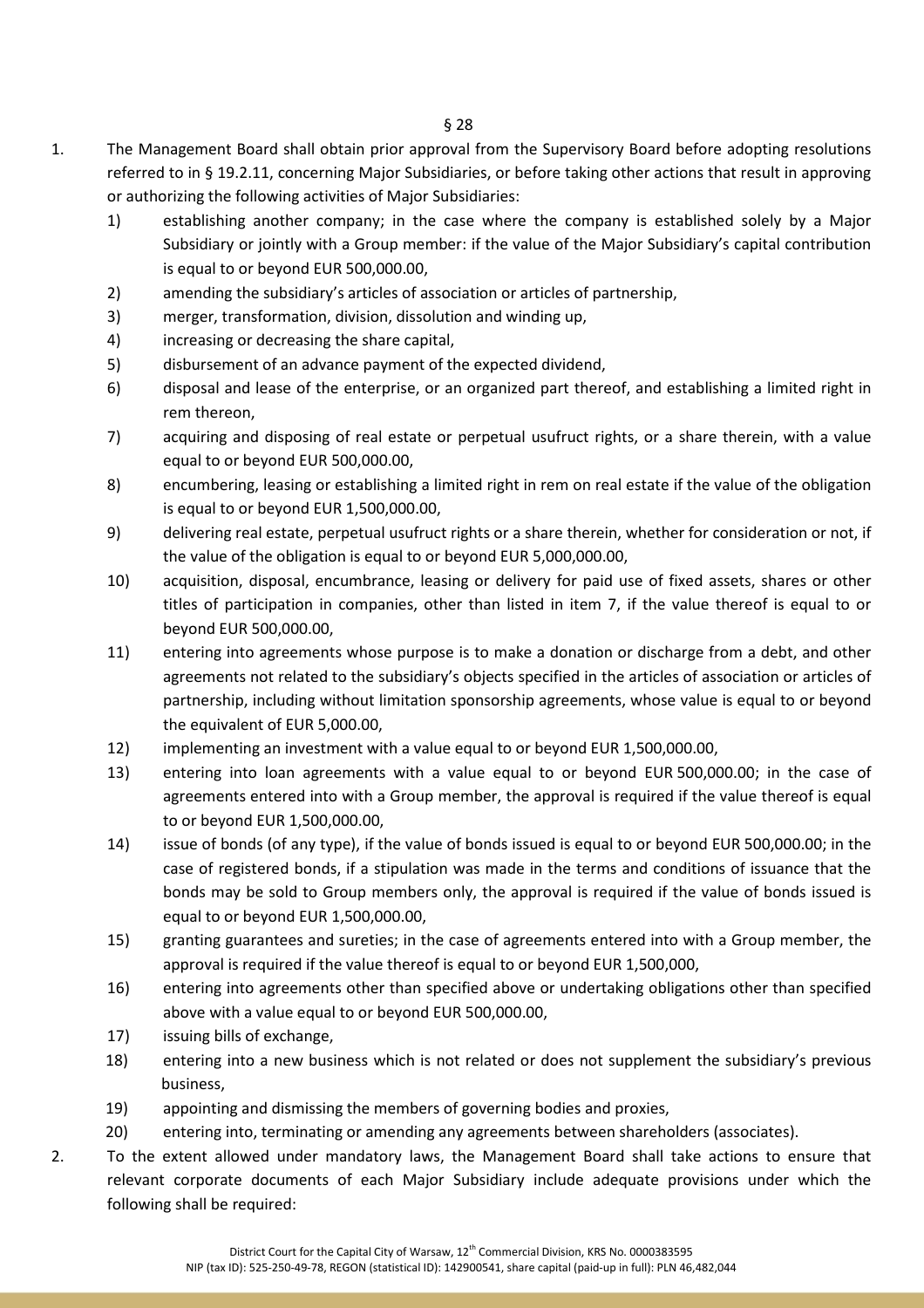1) approval of the general meeting/meeting of associates of the Major Subsidiary concerned for the activities specified in subs. 1, items 1 to 20,

2) approval of the Company's Supervisory Board before adopting a resolution which specifies the way of exercising the voting rights on general meetings/meetings of associates held in respect to the Major Subsidiaries, or before taking other actions that result in approving or authorizing the performance of activities specified in subs. 1, items 1 to 20, by Major Subsidiaries,

3) opinion of the Company's Supervisory Board before remunerating the members of the governing bodies of Group companies for the performance of their functions, before granting them with annual bonuses or additional benefits, and before specifying the amount thereof.

#### § 29

- 1. The Supervisory Board may delegate its members to individually perform specific supervision activities within a definite period.
- 2. A Member of the Supervisory Board delegated to individually perform specific supervision activities shall promptly provide the Supervisory Board with a written report on activities performed by him/her.

#### § 30

- 1. Competences of the Supervisory Board also include delegating the Members of the Supervisory Board, for a period of up to three months, to temporarily perform the activities of Management Board Members who resigned or were dismissed or are unable to perform their activities due to other reasons.
- 2. The remuneration of Supervisory Board Members delegated to temporarily perform the activities of a Management Board Member shall be specified by the Supervisory Board by way of resolution, in the amount up to the remuneration of the Management Board Member, in accordance with the principles for the remuneration of Management Board Members adopted by the General Meeting, subject to subs. 3.
- 3. In the period where the Member of the Supervisory Board delegated to temporarily perform the activities of a Management Board Member receives the remuneration referred to in § 36.3, the sum of that remuneration and the remuneration referred to in subs. 2 may not exceed the remuneration of the Management Board Member specified as per § 24.

- 1. The Supervisory Board comprises of five to nine members appointed by the General Meeting, subject to subs. 2.
- 2. As long as the State Treasury is a shareholder of the Company, one of the Supervisory Board Members referred to in subs. 1 shall be appointed and dismissed, by way of written statement, by the competent minister in charge of State Treasury. If the competent minister in charge of State Treasury fails to appoint a Member of the Supervisory Board, this shall not render the Board's composition inconsistent with the Articles of Association, and the Board shall be authorized to perform its functions. Notwithstanding the foregoing, the State Treasure shall keep the right to elect other Members of the Supervisory Board on the General Meeting.
- 3. The list of Supervisory Board Members shall be specified by the General Meeting.
- 4. If, as a result of expiry of the mandate of some members (for other reasons than dismissal), the Supervisory Board comprises of less members than provided for in subs. 3 above, however of at least five members, it shall have the capacity to adopt valid resolutions.
- 5. Members of the Supervisory Board shall be appointed for a joint term of office which is three years. The President of the Supervisory Board shall be appointed by the General Meeting.
- 6. Members of the Supervisory Board may be dismissed at any time by the General Meeting.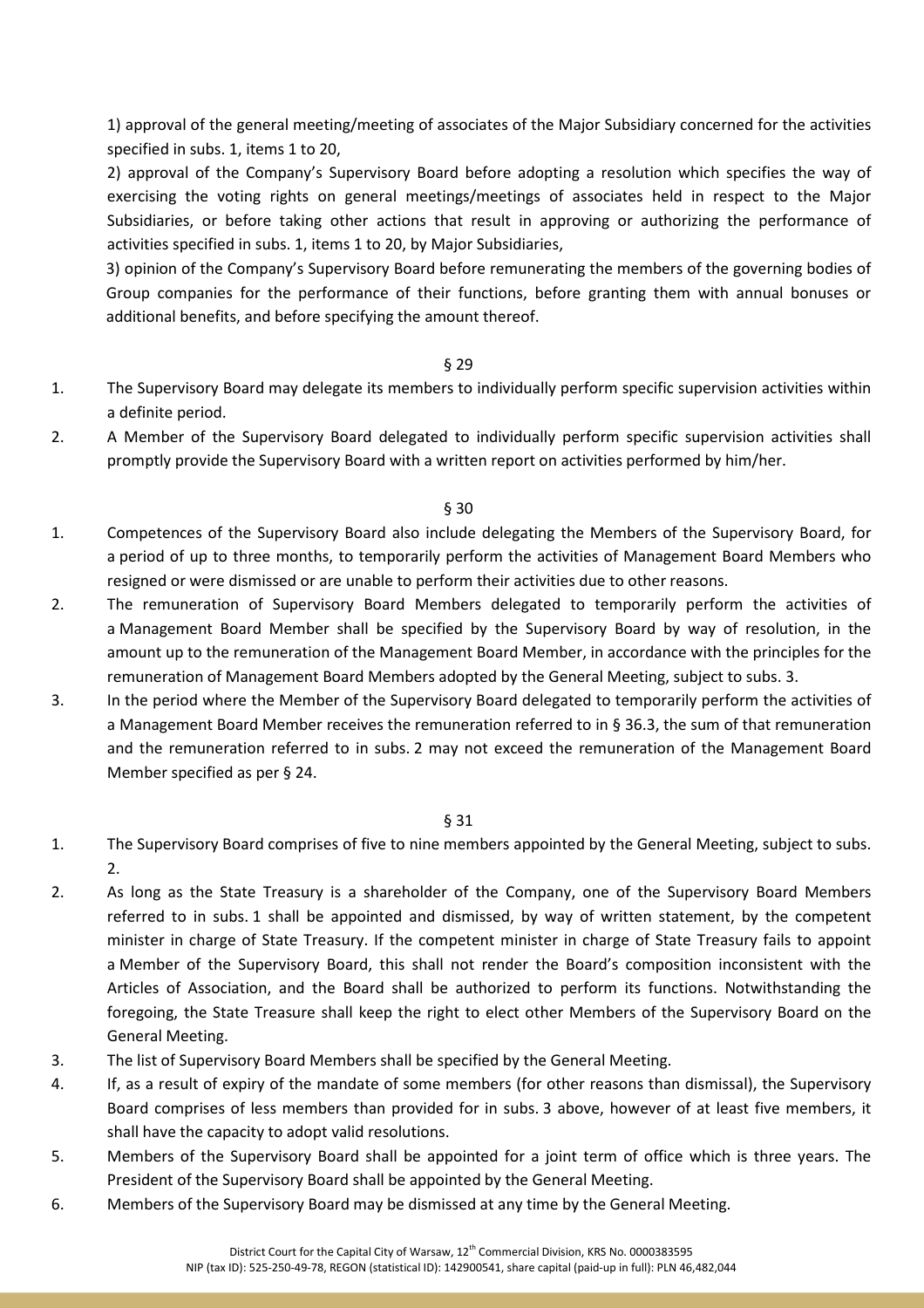7. The Member of the Supervisory Board shall submit his/her written letter of resignation to the Management Board, at the address of the Company's principal office, with carbon copy to the Minister of State Treasury, as long as State Treasury is a shareholder of the Company.

### § 32

- 1. At the first session, Members of the Supervisory Board shall elect, from amongst themselves, the Vice-President and the Secretary of the Board.
- 2. The Supervisory Board may dismiss the Vice-President and the Secretary of the Board from their functions.
- 3. Sessions of the Supervisory Board shall be chaired by the President or, if absent, by the Vice-President or other Member of the Supervisory Board appointed by the President.
- 4. Statements addressed to the Supervisory Board between its sessions shall be submitted to the President of the Supervisory Board or, if impossible, to the Vice-President or Secretary of the Board.

### § 33

- 1. Sessions of the Supervisory Board shall be held no less frequently than every two months.
- 2. At the start of the Supervisory Board's new term, the first session shall be convened by the President of the Supervisory Board within one month following the General Meeting which approved the financial statements for the last full financial year where Members of the Supervisory Board of the previous term performed their functions, unless otherwise provided in a resolution of the General Meeting. If the session is not convened under this procedure, the session of the Supervisory Board shall be convened by the Management Board within two weeks following the ineffective expiry of the deadline for convening the Supervisory Board session by the President of the Supervisory Board.
- 3. Sessions of the Supervisory Board shall be convened by the President or Vice-President of the Board who specifies the detailed agenda.
- 4. A session of the Supervisory Board shall be convened upon request of any Member of the Board or upon request of the Management Board.
- 5. Sessions of the Supervisory Board shall be recorded in minutes.

- 1. To convene a session of the Supervisory Board, all of its Members shall be notified in writing at least seven days prior to the proposed date of the Supervisory Board session. For important reasons, the President of the Supervisory Board may reduce the aforesaid deadline to two days by specifying the way of delivering the notice.
- 2. In the notice of the Supervisory Board session, the President shall specify the date and place of the session and the detailed agenda.
- 3. The proposed agenda may be amended if all Members of the Supervisory Board attend the session and nobody objects to the agenda.
- 4. Members of the Supervisory Board may participate in the adoption of the Supervisory Board's resolutions by casting their votes in writing through another Member of the Supervisory Board. Votes may not be cast in writing in respect to matters introduced to the agenda during the session of the Supervisory Board.
- 5. The Supervisory Board adopts its resolution in an open ballot.
- 6. Secret ballot shall be ordered at the request of a Member of the Supervisory Board, and in respect to personal matters. If a secret ballot is ordered, provisions of subs. 7 shall not be applicable.
- 7. The Supervisory Board may adopt resolutions in writing or by using direct telecommunication means, subject to Article 388.4 of the Commercial Companies Code. To be adopted under this procedure, the resolution shall be justified, and the draft resolution shall be presented in advance to all Members of the Supervisory Board.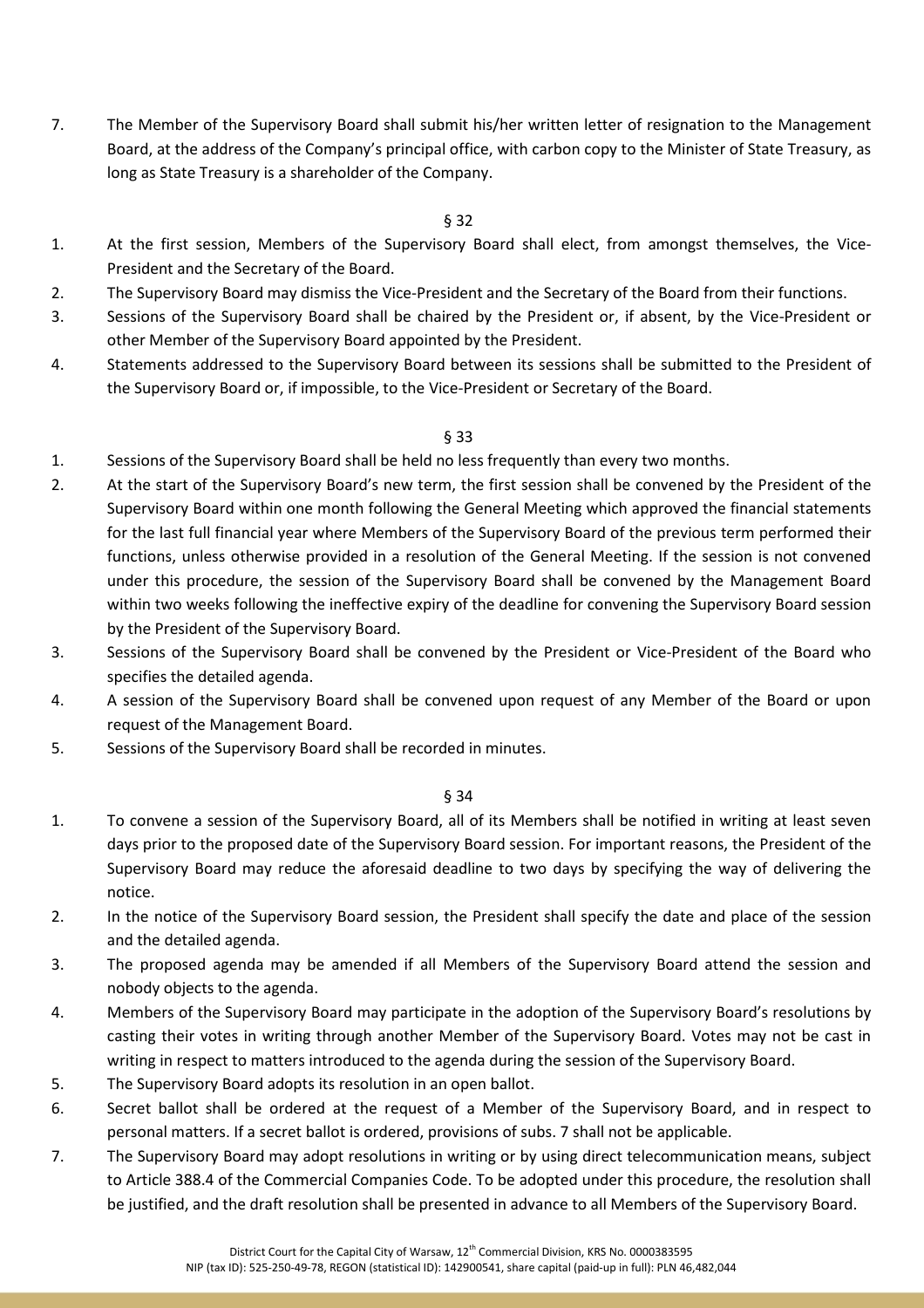- 8. Resolutions adopted as provided for in subs. 7 shall be presented on the next session of the Supervisory Board together with the ballot result.
- 9. Resolutions concerning election of the Vice-President and Secretary of the Supervisory Board, appointing a Management Board Member, and dismissing and suspending them in their functions may not be adopted under the procedure provided for in subs. 7.

#### § 35

- 1. The Member of the Supervisory Board delegated by the Board under a resolution of the Supervisory Board, or an attorney appointed under the resolution of the General Meeting shall enter into agreements with Management Board Members.
- 2. Legal acts between the Company and Management Board Members, other than specified in subs. 1, shall be performed under the same procedure.

#### § 36

- 1. Members of the Supervisory Board shall exercise their rights and obligations personally.
- 2. Attending the sessions of the Supervisory Board is the obligation of Board members. Members of the Supervisory Board shall provide the reasons of their absence in writing. The absence of a Board member may be justified only under a resolution of the Supervisory Board.
- 3. Members of the Supervisory Board shall be entitled to a monthly remuneration in the amount specified by the General Meeting.
- 4. The Company shall bear the costs incurred in relation to the performance of functions by Members of the Supervisory Board, including without limitation costs of traveling to the Board's sessions, costs of individual supervision, board and lodging expenses.

- 1. The Supervisory Board shall comprise of two or more members appointed by the General Meeting among persons who meet the independence criteria specified in § 38 below.
- 2. When proposing a candidate to this position, the shareholder shall submit a written statement of the candidate confirming his/her compliance with the independence criteria. Such statement shall be enclosed to the minutes from the General Meeting.
- 3. Each shareholder shall have the right to propose candidates to the Supervisory Board elected by the General Meeting as provided for in subs. 1 and subs. 2 above. Such candidature application must be submitted to the Supervisory Board no later than seven days prior to the designated date of the General Meeting. Candidates must meet the independence criteria referred to in § 38 below. The candidate's CV shall be enclosed to the application together with the information on the number of shares and votes represented by the shareholder(s) who propose the candidate concerned. Any shareholder, whether individually or jointly with other shareholders, may propose any number of candidates. At the General Meeting, the candidatures submitted by shareholders who represent the greatest number of votes are voted first. The Rules of the General Meeting may provide for a detailed procedure of electing Supervisory Board members, notwithstanding the provisions hereof and the provisions of the Commercial Companies Code.
- 4. If no candidature applications are submitted under the procedure specified in subs. 3, the General Meeting shall appoint Members of the Supervisory Board under general rules, taking into account the provisions of this Section.
- 5. If, as a result of expiry of the mandate during the term of office (except for dismissal of a Supervisory Board member), the Supervisory Board does not comprise of two or more members elected as provided for in subs. 1, subs. 2 and subs. 3, the election under the procedure specified in subs. 1, subs. 2 and subs. 3, subject to the provisions of subs. 4, shall take place no later than at the next ordinary General Meeting.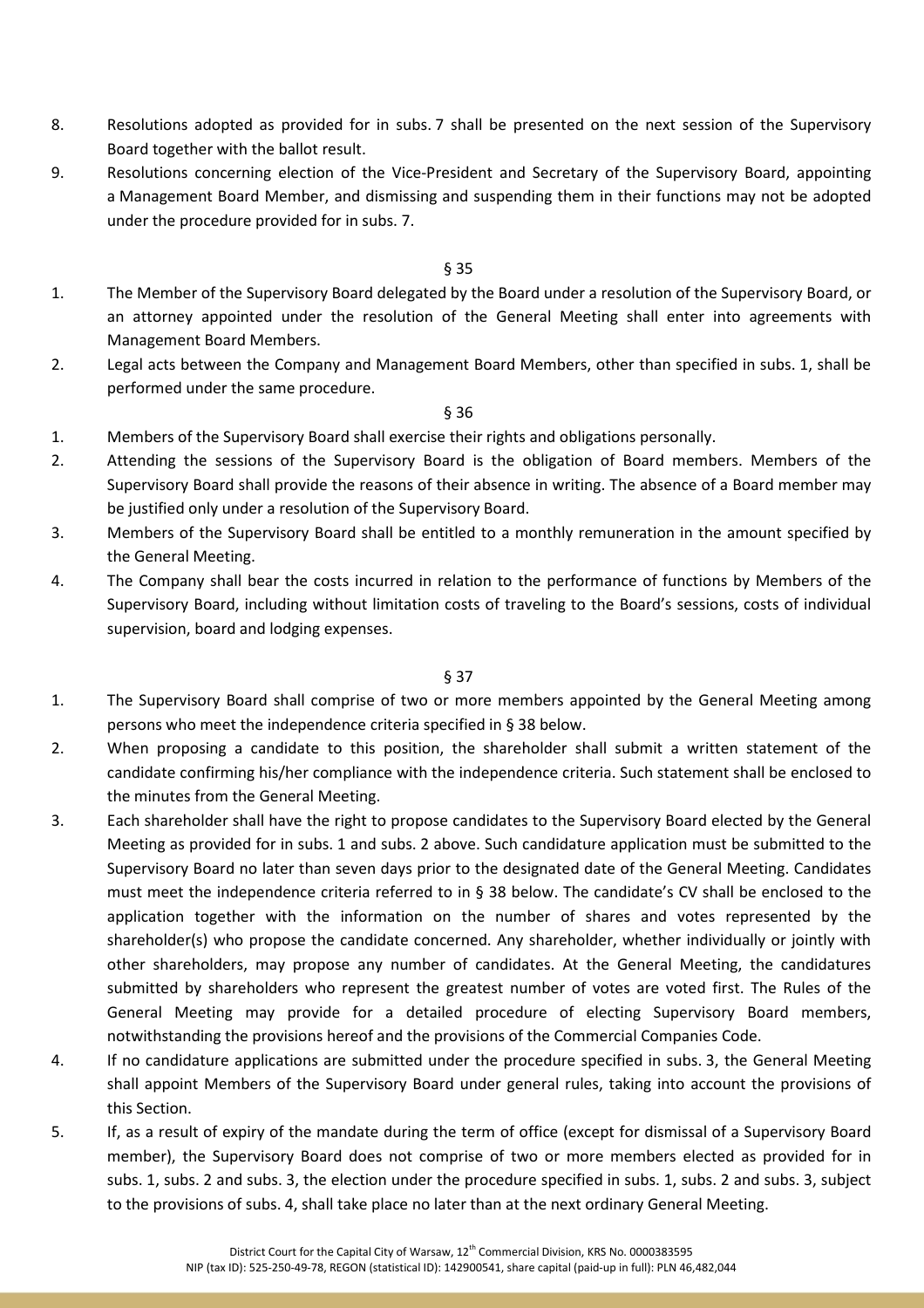6. If the Supervisory Board eligibility conditions are no longer complied with during the term of office of a Supervisory Board member, the Management Board shall promptly convene the General Meeting in order to change the composition of the Supervisory Board.

§ 38

- 1. The Member of the Supervisory Board elected under the procedure provided for in § 37 shall meet the following independence criteria:
	- 1) he/she may not be related to the Company (except for membership in the Supervisory Board), to the Company's parent organization or subsidiary, and to any subsidiary of the Company's parent organization, and may not be related to any person related to an entity where the Company holds more than 10% of the share capital,
	- 2) he/she may not be a relative by blood or marriage (to the second degree) of the person referred to in item 1) above,
	- 3) he/she may not be a relative by blood or marriage (to the second degree) of a Company's shareholder who holds more than 5% of total voting rights in the Company,
	- 4) he/she may not be related to any shareholder of the Company who holds more than 5% of total voting rights in the Company, or in the parent organization or subsidiary of that shareholder, or in a subsidiary of that shareholder's parent organization,
	- 5) he/she may not be a relative by blood or marriage (to the second degree) of the person referred to in item 4) above.
- 2. For the purposes of this Section, "related person" shall mean a person who:
	- 1) is a member of governing bodies of a legal person or, in the case of a partnership, is an associate or general partner,
	- 2) has an employment contract, a contract of mandate or another legal relationship of a similar nature with the entity for which the existence of relationships is determined. The provisions above are applicable to persons who, during the last 3 years prior to their appointment to the Supervisory Board, had an employment contract, a contract of mandate or another legal relationship of a similar nature with the Company.
- 3. For the purposes of this Section, parent organization and subsidiary shall mean, respectively, the entity who meets the requirements set out in Article 4. 1.4 of the Commercial Companies Code.

- 1. The Supervisory Board shall appoint the audit committee comprising of three or more members, including one or more member who meets the independence conditions within the meaning of Article 86, subs. 5 of the Auditors Act, and is qualified in accounting or financial auditing.
- 2. The Supervisory Board who comprises of five members may perform the tasks of the audit committee.
- 3. Tasks of the audit committee include, without limitation:
	- 1) supervising the business unit in charge of internal audit,
	- 2) monitoring the financial reporting process,
	- 3) monitoring the efficiency of internal control, internal audit and risk management systems,
	- 4) monitoring the performance of financial auditing activities,
	- 5) monitoring the independence of the auditor and of the entity authorized to review the financial statements (in this case, to provide the Company with services other and financial audit),
	- 6) providing the Supervisory Board with recommendations as to the entity authorized to review the financial statements who shall perform the financial audit of the Company.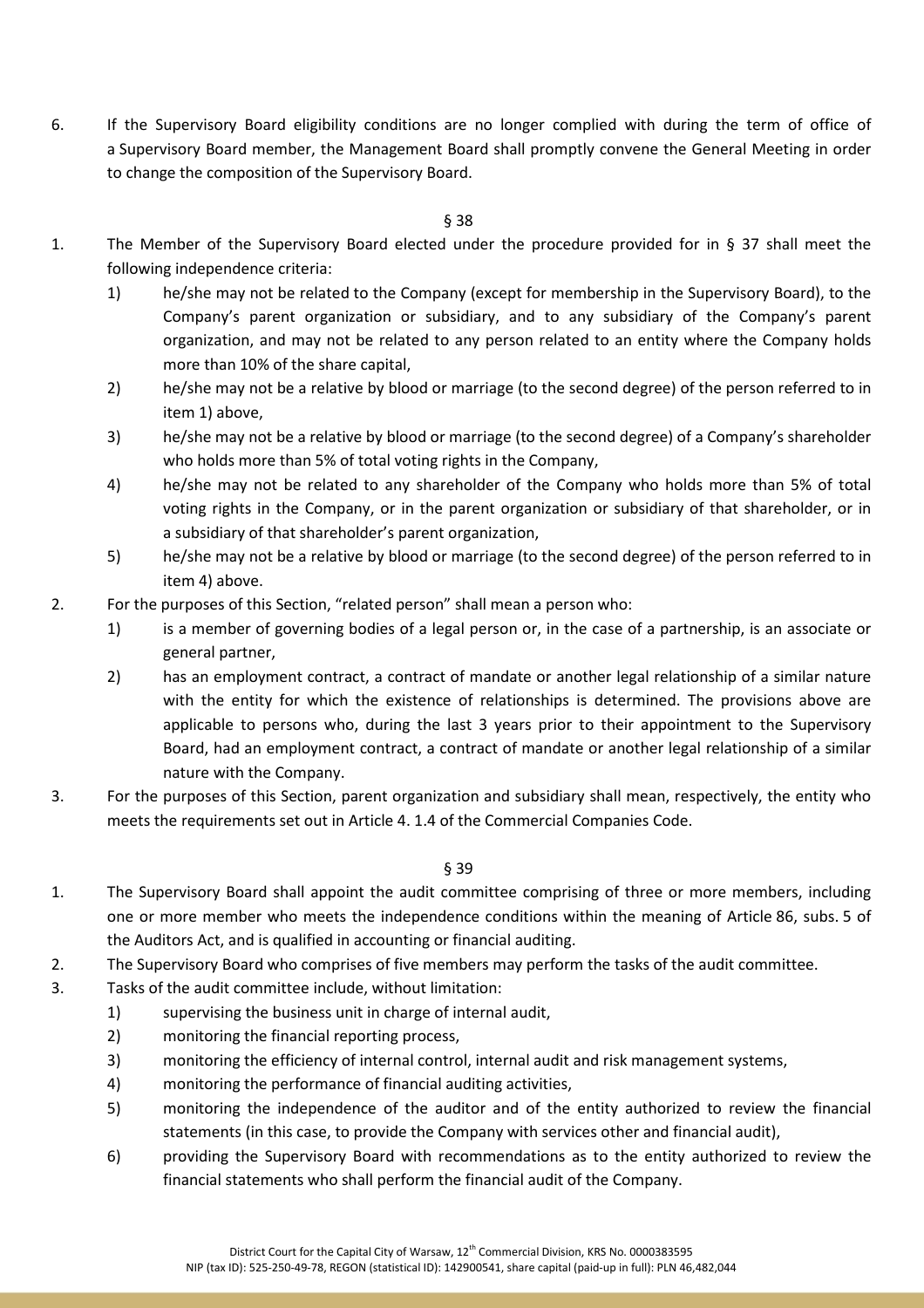4. The Supervisory Board may also appoint other committees, including without limitation the nominations and remuneration committee. The detailed tasks and principles for the appointment and operation of committees are set out in the Rules of the Supervisory Board.

### **C. GENERAL MEETING**

#### § 40

- 1. The General Meeting may be held on an ordinary or extraordinary basis.
- 2. The General Meeting is convened by the Company's Management Board:
	- 1) on its own initiative,
	- 2) upon written request of the Supervisory Board,
	- 3) upon written request of one or many shareholders, as provided for in relevant regulations of the Commercial Companies Code,
	- 4) upon written request of the State Treasury, as long as State Treasury is a shareholder of the Company.

§ 41

- 1. General Meetings may be held in the Company's registered office in Warsaw or elsewhere on the territory of the Republic of Poland.
- 2. The General Meeting shall be valid irrespective of the number of represented shares.
- 3. If the Company so decides, shareholders may participate to the General Meetings with the use of electronic means of communication. The detailed terms for such method of the shareholders' participation to the General Meeting, including the requirements and restrictions necessary to identify the shareholders and to ensure the security of electronic communications, may be specified in the Rules of the General Meeting.

- 1. One share shall be equivalent to one vote at the General Meeting.
- 2. The General Meeting may adopt resolutions only in respect to matters covered by the detailed agenda, subject to Article 404 of the Commercial Companies Code.
- 3. The agenda is proposed by the Management Board or by another authority that convenes the General Meeting.
- 4. Shareholder(s) who represent at least one twentieth of the share capital may require specific matters to be included in the agenda of the next General Meeting. The State Treasury also holds this right, as long as the State Treasury is a shareholder of the Company.
- 5. Prior to the General Meeting date, the Shareholders (including the State Treasury) referred to in subs. 4, may provide the Company with draft resolutions concerning matters included in the agenda of the General Meeting or matters that may be included therein. Such drafts shall be delivered in writing or with the use of electronic means of communication. The right referred to in the previous sentence may be exercised starting from the day the Company becomes a public company.
- 6. If the request referred to in subs. 4 is submitted less than fourteen days prior to the designated date of the General Meeting, it shall be considered as a request for convening an Extraordinary General Meeting.
- 7. The General Meeting shall be convened by an announcement published on the Company's Web page and in the designated way of delivering ongoing information, as per the Public Offering Act. The announcement shall be published at least twenty six days prior to the General Meeting date.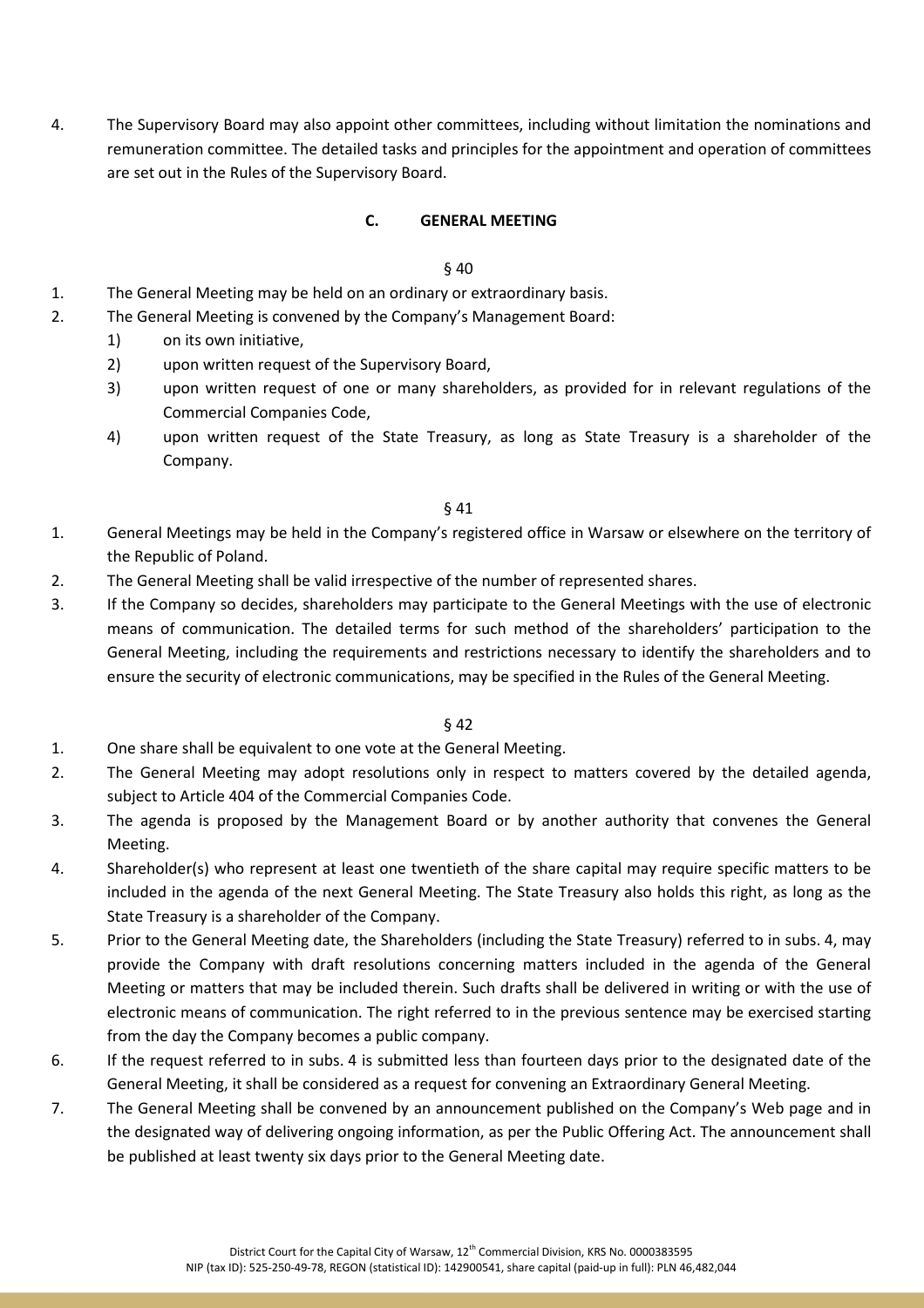§ 43

The General Meeting shall be opened by the President of the Supervisory Board or, if absent, by the Vice-President of the Supervisory Board or, if both absent, by the President of the Management Board or by a person appointed by the Management Board.

### § 44

The General Meeting may order a break in its deliberations by the majority of two thirds of votes. In total, the break may not exceed thirty days.

#### § 45

Voting at the General Meeting is open. A secret ballot is ordered to elect the Company's governing bodies or the Company's liquidator, and when voting on the requests to dismiss the members of the Company's governing bodies or the Company's liquidators, or to hold them liable, and in personal matters. Additionally, a secret ballot shall be ordered if so requested by at least one shareholder present or represented at the General Meeting.

#### § 46

The Ordinary General Meeting is convened by the Management Board every year. Is shall be held within six months following the end of the financial year.

- 1. The subject matter of the Ordinary General Meeting is:
	- 1) examining and approving the Company's financial statements and the consolidated financial statements for the previous financial year, and the Management Board's Report on the activities of the Company and the report on the activities of the Group,
	- 2) granting discharge to members of the Company's governing bodies,
	- 3) profit distribution or loss coverage,
	- 4) moving the dividend record date or splitting the dividend disbursement into installments,
- 2. The following matters require a resolution to be adopted by the General Meeting:
	- 1) appointing and dismissing the Members of the Supervisory Board,
	- 2) dismissing and suspending the members of the Management Board in their activities, without prejudice to § 27, subs. 3, Items 1) and 2),
- 3. The following matters concerning Company's assets require a resolution to be adopted by the General Meeting:
	- 1) disposal and lease of the Company's enterprise, or an organized part thereof, and establishing a limited right in rem thereon,
	- 2) a loan or surety agreement, or another similar agreement entered into between the Company and a Member of the Management Board, Member of the Supervisory Board, holder of commercial power of attorney or liquidator, or entered into for the benefit of any of them,
	- 3) cases where the agreement referred to in item 2) is entered into between the Company's subsidiary and a Member of the Management Board, holder of commercial power of attorney or liquidator of the Company,
	- 4) increasing or decreasing the Company's share capital,
	- 5) issue of convertible bonds or bonds carrying the preemption right, and issue of subscription warrants,
	- 6) purchasing own shares in the situation specified in Article 362, § 1, item 2 of the Commercial Companies Code,
	- 7) compulsory buyout of shares as provided for in Article 418 of the Commercial Companies Code,
	- 8) establishment, use and liquidation of supplementary capitals,
	- 9) use of supplementary capitals,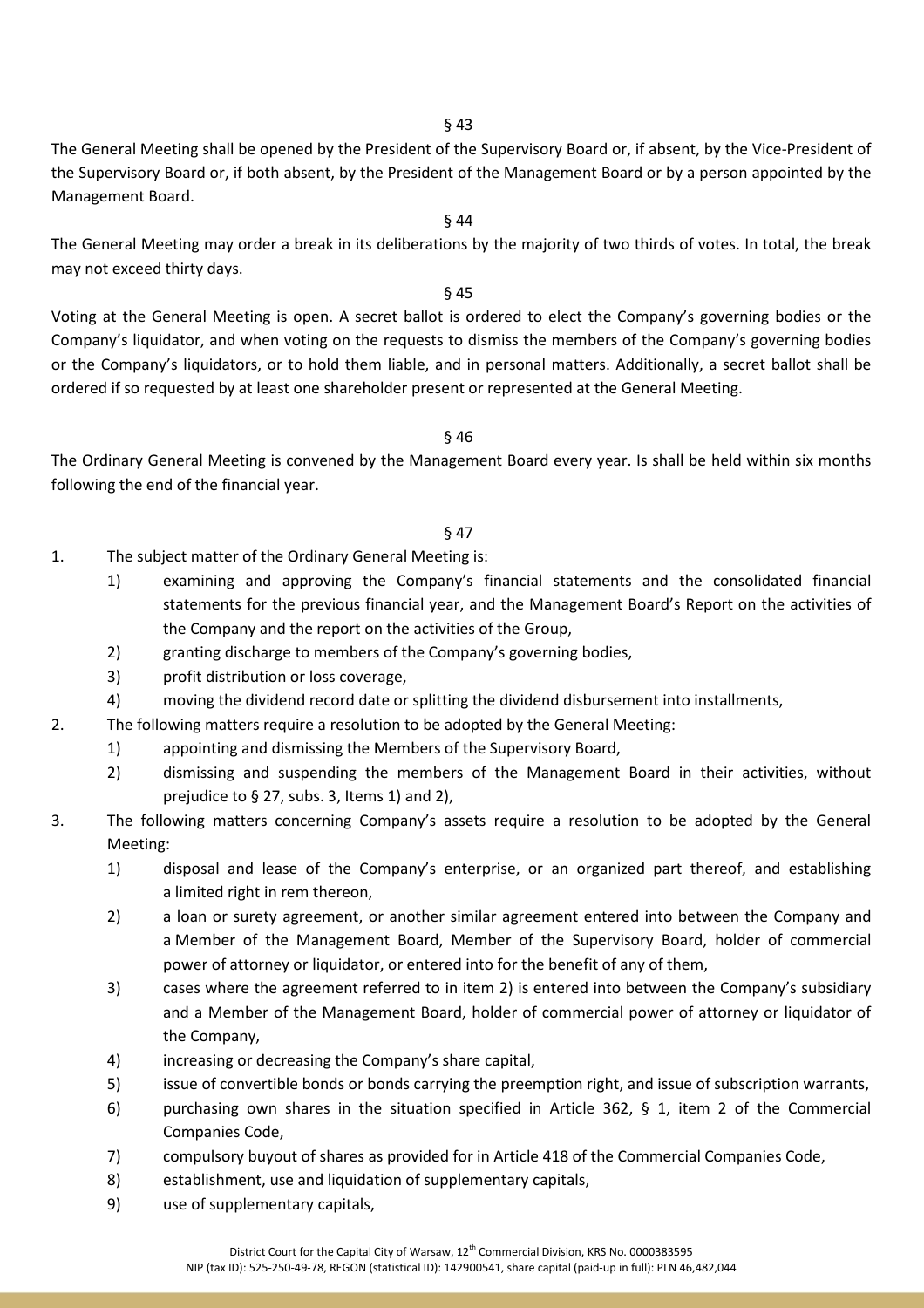- 10) provisions concerning claims for damages occurred when establishing the Company or when performing management or supervision activities.
- 4. The acquisition and disposal of real estate, perpetual usufruct or shares in real estate does not require the approval of the General Meeting.
- 5. Also, the following shall require a resolution to be adopted by the General Meeting:
	- 1) merger, transformation and division of the Company,
	- 2) redemption of shares,
	- 3) amending the Articles of Association and changing the objects of the Company,
	- 4) dissolution and winding up of the Company,
	- 5) establishment, transformation into or adherence to a European company.

### § 48

- 1. The Management Board's and shareholders' applications regarding matters specified in § 47 shall be submitted together with a justification and written opinion of the Supervisory Board. The opinion of the Supervisory Board is not required for applications concerning Members of the Supervisory Board, especially in matters referred to in § 47, subs. 1, item 2) and § 47, subs. 2, item 1).
- 2. The opinion on the application submitted by shareholders is not required in the cases referred to in Article 384, § 2 of the Commercial Companies Code.

#### § 49

The objects of the Company may be changed without the shares buyout obligation, subject to the requirements set out in Article 417.4 of the Commercial Companies Code.

### **V. INTERNAL MANAGEMENT OF THE COMPANY**

### § 50

The Company's financial year begins on January 1, and ends on December 31.

### § 51

The Company's accounting processes are compliant with the provisions of the Accounting Act.

- 1. The Company may establish supplementary capitals under resolutions adopted by the General Meeting. Specifically, the Company may establish the following capitals and funds:
	- 1) supplementary capital,
	- 2) revaluation reserve,
	- 3) other reserve capitals,
	- 4) company social benefits fund.
- 2. Under a resolution adopted by the General Meeting, the Company may establish and dissolve other capitals and earmarked funds. This includes, without limitation, reserve capital allocated to cover specific expenses or losses.
- 3. The intended purpose of established capitals and earmarked funds, as referred to in subs. 2, shall be decided by the General Meeting.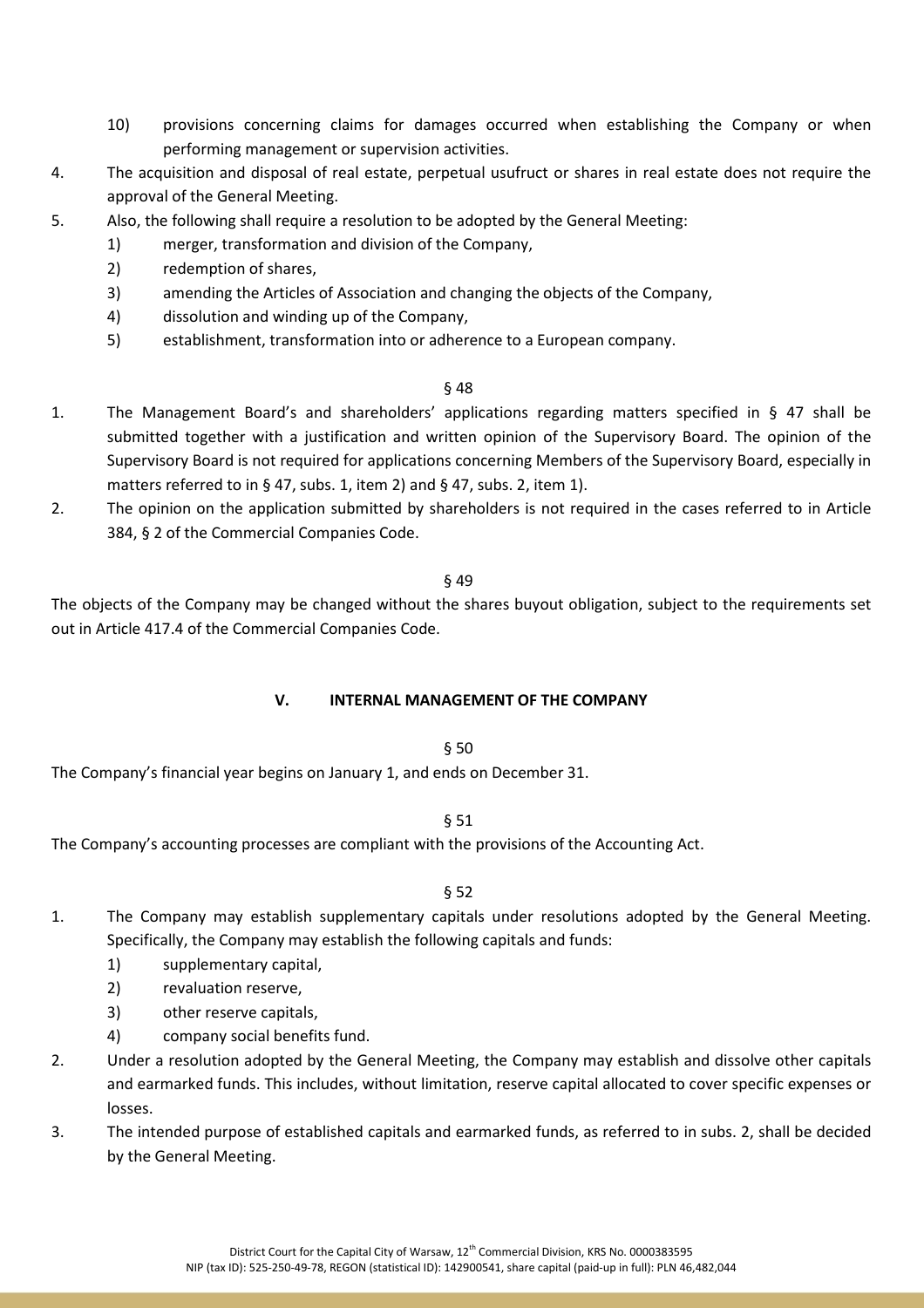The Management Board shall:

- 1) prepare the Company's financial statements, the Group's consolidated statements, the report on the activities of the Company and the report on the activities of the Group in the last financial year, within three months following the balance sheet date,
- 2) have the Company's financial statements and the Group's consolidated statements reviewed by an auditor,
- 3) submit the documents listed in item 1, together with the auditor's report and opinion, for review to the Supervisory Board,
- 4) present to the Ordinary General Meeting the documents listed in item 1, the auditor's report and opinion, and the Supervisory Board's report referred to in § 27.1.3, by the end of the fourth month following the balance sheet day.

### § 54

- 1. The allocation of the Company's net profit shall be specified in the resolution of the General Meeting.
- 2. The General Meeting shall deduct at least 8% of the profit in the financial year concerned to be allocated to the supplementary capital, until the supplementary capital reaches at least one third of the share capital.
- 3. The General Meeting may allocate the profit to:
	- 1) the dividend for shareholders,
	- 2) other capitals and funds,
	- 3) other purposes.
- 4. The dividend record date is the day the Ordinary General Meeting adopts the resolution on distributing the profit from the last financial year. Pursuant to Article 348 of the Commercial Companies Code, the Ordinary General Meeting may specify another dividend record date.
- 5. The dividend payment date shall be specified in the resolution adopted by the Ordinary General Meeting. --
- 6. The Management Board shall be entitled to make an advance payment of the expected dividend to the shareholders at the end of the financial year, in accordance with the provisions of the Commercial Companies Code. The advance payment shall be approved by the Supervisory Board.

#### § 55

Unless the context otherwise requires, capitalized terms used in the Articles of Association shall have the following meaning:

| "Shares"           | Company's shares;                                                                                                                                                                                   |
|--------------------|-----------------------------------------------------------------------------------------------------------------------------------------------------------------------------------------------------|
| "Shareholder"      | Company's shareholder;                                                                                                                                                                              |
| "EURO"             | the euro currency;                                                                                                                                                                                  |
| "GPW"              | Giełda Papierów Wartościowych S.A., the Warsaw Stock Exchange;                                                                                                                                      |
| "Group"            | the Company's Group;                                                                                                                                                                                |
| "Major Subsidiary" | a subsidiary, or a partially owned subsidiary, designated by the resolution of the<br>Supervisory Board, directly controlled by the Company or controlled by the<br>Company through other entities; |
| "Civil Code"       | the Civil Code Act of April 23, 1964 (Journal of Laws [Dz.U.] of 2014, item 121, as<br>amended);                                                                                                    |
| "Labor Code"       | the Labor Code Act of June 26, 1974 (Journal of Laws [Dz.U.] of 2014, item 1502,<br>as amended);                                                                                                    |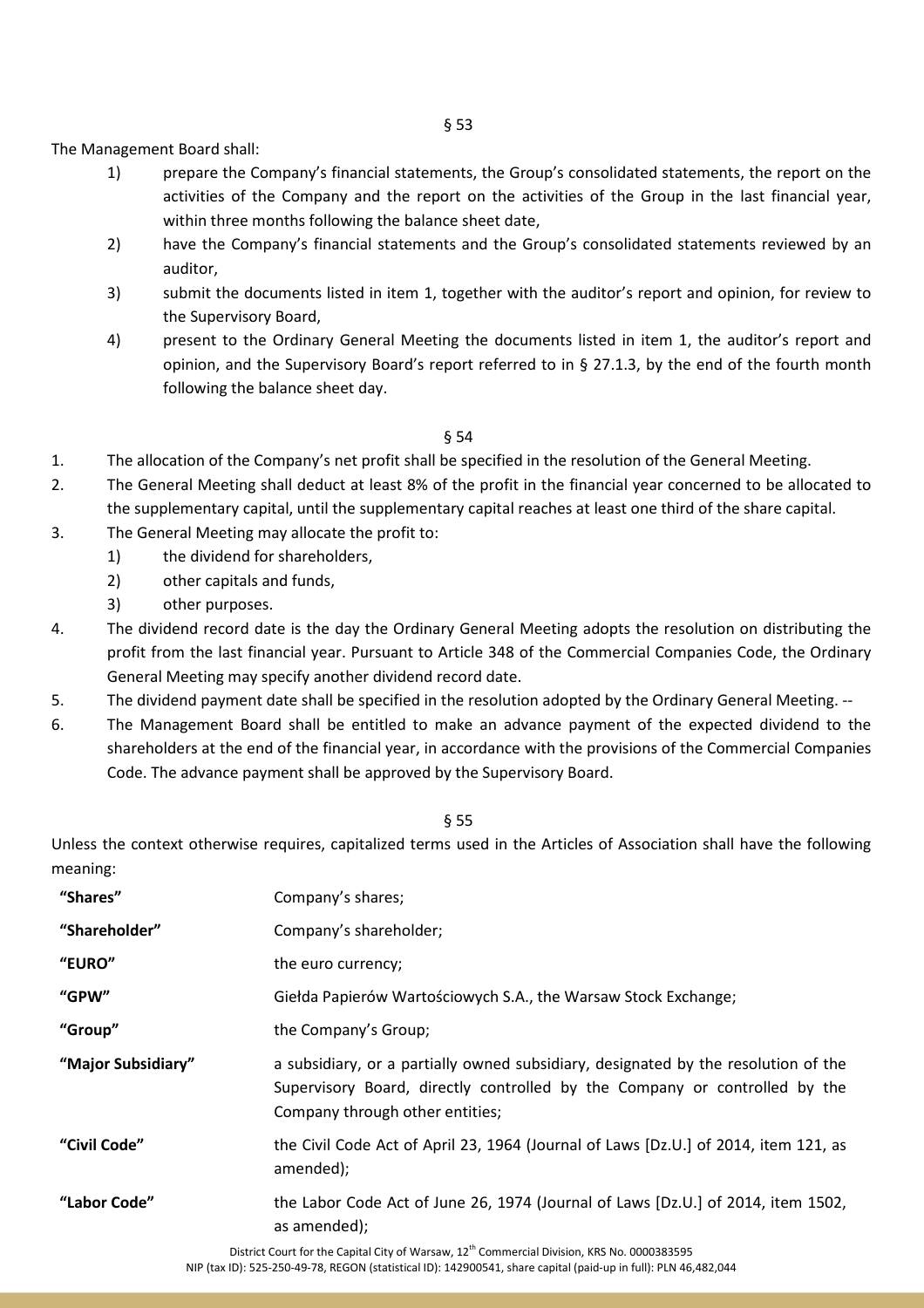| "Commercial Companies<br>Code"                                                                                           | the Commercial Companies Code Act of September 15, 2000 (Journal of Laws<br>[Dz.U.] of 2013, item 1030, as amended);                                                                                                   |
|--------------------------------------------------------------------------------------------------------------------------|------------------------------------------------------------------------------------------------------------------------------------------------------------------------------------------------------------------------|
| "Supervisory Board"                                                                                                      | the Company's Supervisory Board;                                                                                                                                                                                       |
| "Organizational Rules"                                                                                                   | the Company's organizational rules;                                                                                                                                                                                    |
| "Rules of the Supervisory<br>Board"                                                                                      | rules of the Company's Supervisory Board;                                                                                                                                                                              |
| "Rules of the General<br>Meeting"                                                                                        | rules of the Company's General Meeting;                                                                                                                                                                                |
| "Rules of the Management<br>Board"                                                                                       | rules of the Company's Management Board;                                                                                                                                                                               |
| "Regulation on the<br>recruitment process for the<br>position of management<br>board in certain<br>commercial companies" | regulation of the Council of Ministers of March 18, 2003 on the recruitment<br>process for the position of management board in certain commercial companies<br>(Journal of Laws [Dz.U.] No. 55, item 476, as amended); |
| "Company"                                                                                                                | Polski Holding Nieruchomości Spółka Akcyjna based in Warsaw;                                                                                                                                                           |
| "Articles of Association"                                                                                                | the Company's Articles of Association, as adopted by the General Meeting in the<br>resolution No. , on ;                                                                                                               |
| "Auditors Act"                                                                                                           | the Act of May 7, 2009 on auditors and their self-government, the entities<br>authorized to audit financial statements and public supervision (Journal of Laws<br>[Dz.U.] of 2009, No. 77, item 649, as amended);      |
| "Commercialization and<br><b>Privatization Act"</b>                                                                      | the Commercialization and Privatization Act of August 30, 1996 (Journal of Laws<br>[Dz.U.] of 2013, item 216, as amended);                                                                                             |
| "Financial Instruments<br><b>Trading Act"</b>                                                                            | the Financial Instruments Trading Act of July 29, 2005 (Journal of Laws [Dz.U.] of<br>2014, item 94, as amended);                                                                                                      |
| "Public Offering Act"                                                                                                    | the Act on Public Offering, Conditions Governing the Introduction of Financial<br>Instruments to Organized Trading, and Public Companies, of July 29, 2005 (Journal<br>of Laws [Dz.U.] of 2013, item 1384, as amended; |
| "Accounting Act"                                                                                                         | the Accounting Act of September 29, 1994 (Journal of Laws [Dz.U.] of 2013, item<br>330, as amended, 1223);                                                                                                             |
| "Act on Remunerating<br><b>Directors of Certain Legal</b><br>Entities"                                                   | the Act on Remunerating Directors of Certain Legal Entities of March 3, 2000<br>(Journal of Laws [Dz.U.] of 2013, item 254, as amended);                                                                               |
| "General Meeting"                                                                                                        | the Company's General Meeting;                                                                                                                                                                                         |
| "Management Board"                                                                                                       | the Company's Management Board.                                                                                                                                                                                        |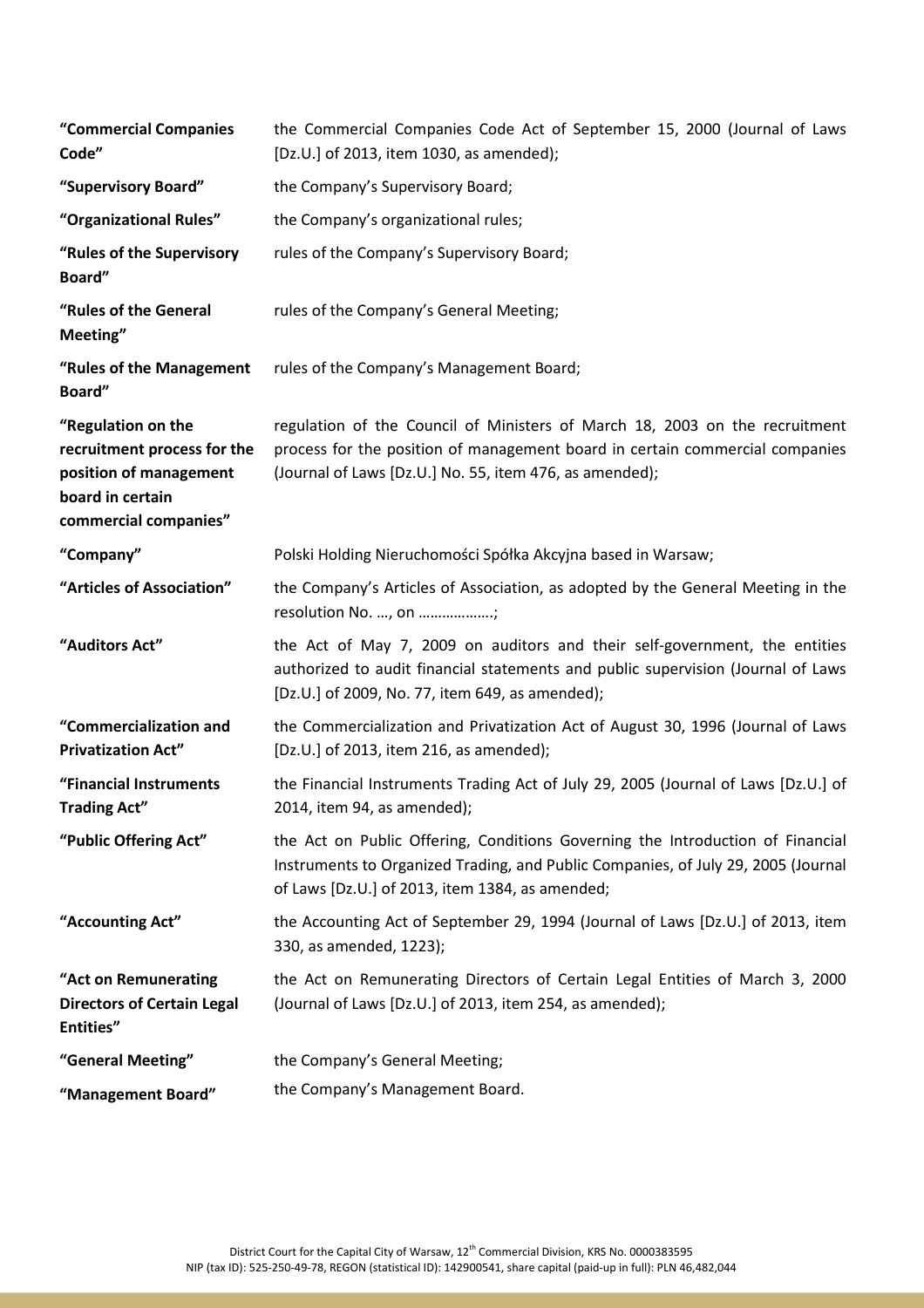#### **VI. PUBLICATION PROVISIONS**

#### § 56

- 1. The Company shall publish its announcements covered by the obligation of publication in the Court and Commercial Gazette. Copies of announcements shall be displayed in the manner adopted in the Company.
- 2. The obligation referred to in the  $1^{st}$  sentence of subs. 1 above shall not be applicable to announcements on convening a General Meeting. If a regulation of the law requires the announcement to be additionally published in a journal other than the Court and Commercial Gazette, it shall be a newspaper with countrywide coverage.
- 3. The Management Board shall submit to the registry court having competence over the Company's seat the yearly financial statements, auditor's opinions, copy of the General Meeting's resolution on approving the financial statement and profit distribution or loss coverage, and the report on the activities of the Company within fifteen days upon approval of the Company's financial statements by the General Meeting. If the financial statements were not approved within six months following the balance sheet date, it shall be submitted within fifteen days thereupon.
- 4. Subject to the regulations of the law, the Management Board shall, within fifteen days upon approval of the Company's financial statements by the General Meeting, submit the documents referred to in Article 70 of the Accounting Act for publication in the Court and Economic Gazette.

#### **VII. FINAL CONSIDERATIONS**

- 1. The Company may be dissolved for reasons provided for in the legal regulations.
- 2. Liquidators shall be members of the Management Board, unless otherwise provided for in a resolution of the General Meeting.
- 3. After the creditors' claims are satisfied or secured, the shareholders shall be entitled to the Company's remaining assets pro rata to the number of shares owned.
- 4. Whenever an amount is expressed in EURO herein, it shall mean the equivalent thereof in the Polish currency as per the average exchange rate between the national currency and EURO, as announced by the National Bank of Poland on the day preceding the adoption of the resolution by the Company's competent body authorized to perform the activities in respect to which that equivalent is determined.
- 5. Whenever the value of a specific right, asset, agreement or liability is expressed otherwise than in the national currency, for the purposes of applying the provisions hereof, its equivalent expressed in the Polish currency shall be used (the net amount, i.e. exclusive of the value added tax), as determined based on the average exchange rate between the national currency and the foreign currency concerned, as announced by the National Bank of Poland on the day preceding the adoption of the relevant resolution by the Management Board.
- 6. The value of the liability shall be the value within the entire duration thereof, if definite and no longer than 12 months. In the case of liabilities of continuous nature, incurred for an indefinite period or for a definite period of 12 months or beyond, which may be terminated by the Company or by a Group company, the value of the liability shall be the cumulative amount in the 12-month duration period or the cumulative amount in the notice period, if longer than 12 months. In the case of liabilities of continuous nature, incurred for a definite period of 12 months or beyond, which may not be terminated by the Company or by a Group company, the value of the liability shall be the cumulative amount in the entire duration period thereof.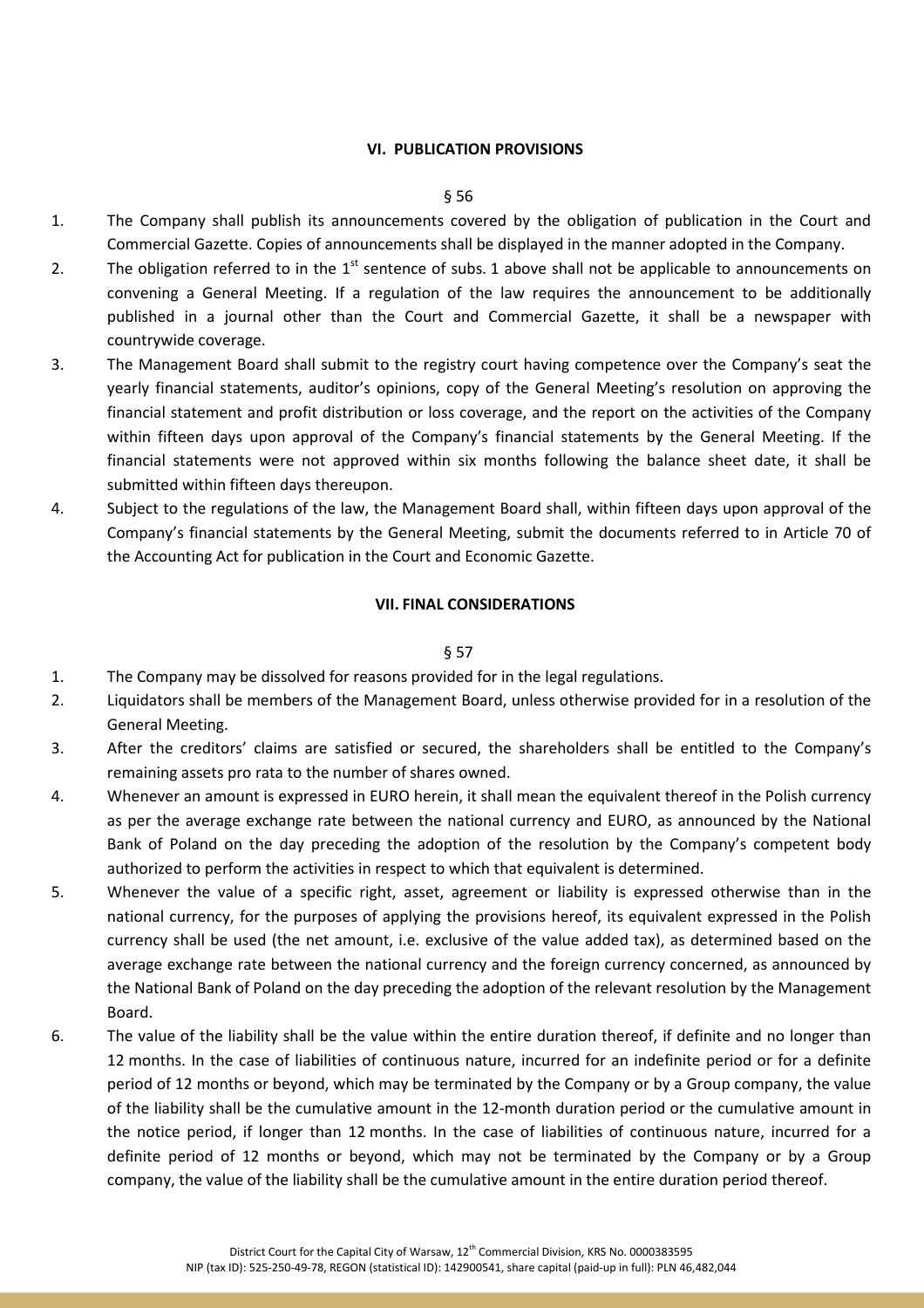§2

This Resolution becomes effective on the date of its adoption, subject to entering the amendments to the PHN S.A. Articles of Association into the Register of Entrepreneurs of the National Court Register.

### *Justification to the draft Resolution:*

*The new wording of the Articles of Association introduces the following technical and merit-related changes in relation to the previous version:* 

### *I TECHNICAL CHANGES*

- *1 Changes to the provisions regarding the objects of the Company (§ 6).*
- 2 *Deletion of out-of-date provisions (§ 42 subs. 7; § 43; § 48 subs. 2; § 55; § 56: subs. 1 and deletion of former subs. 3; § 57: deletion of former subs. 7; deletion of former § 15 subs. 1-5).*
- *3 Deletion of Chapter IV (Rights and obligations of the shareholder): after the deletion of former § 15 subs. 1-5 as contemplated in subs. 2 above, former § 14 is moved to Chapter IV and former § 15 subs. 6 is moved to § 23.*
- *4 Updates to the provisions on the Company shares (§ 7 subs. 4 and deletion of former § 7 subs. 1).*
- *5 Additions to the provision on calculating the value of liabilities related to agreements for definite periods longer than 12 months (§ 57 subs. 6).*
- *6 Changes to the references to the invoked legal acts (§ 55).*
- *7 Deleting from the dictionary the acts not referenced by the new wording of the Articles of Association (§ 55).*
- 8 *More precise definition of the competences of the Ministry of State Treasury to appoint one Member of the Supervisory Board (§ 31 subs. 2).*

### *II MERIT-RELATED CHANGES*

- *1 Abandonment of the classification of companies into PHN's direct and indirect subsidiaries (§ 28, § 55).*
- *2 New provisions granting to the Supervisory Board competencies to approve agreements on loans and guaranties, concluded by PHN or other Group companies within the Group (§ 27 subs. 2 items 7, 9; § 28 subs. 1 items 13, 15).*
- *3 Unification of the provisions on granting loans and issuing bonds (§ 27 subs. 2 item 8, § 28 subs. 1 item 14, § 47 subs. 3 item 5).*
- *4 New provisions stipulating that establishing a company requires the Supervisory Board's approval rather than the General Meeting's approval (§ 27 subs. 2 item 12; § 28 subs. 1 item 1; § 47 subs. 5: deletion of former item 2).*
- *5 Unification of the provisions on the limits of legal actions performed by PHN and its subsidiaries, requiring the PHN Supervisory Board's approval, and changes to some of such limits (§ 27 subs. 2 items 1-4, 6, 13; § 28 subs. 1 items 9, 11, 16).*
- *6 Introduction of the obligation to obtain the Supervisory Board's opinion on decisions related to remuneration of members of governing bodies in the Group companies (§ 28 subs. 2 item 3).*
- *7 Removal of the reference to the material and financial plan (§ 28 subs. 1 items 11, 13, 14, 17).*

*On June 3, 2015, the Supervisory Board adopted a resolution expressing a positive opinion on the Management Board's motion to the General Meeting on adopting new wording of the Company's Articles of Association.*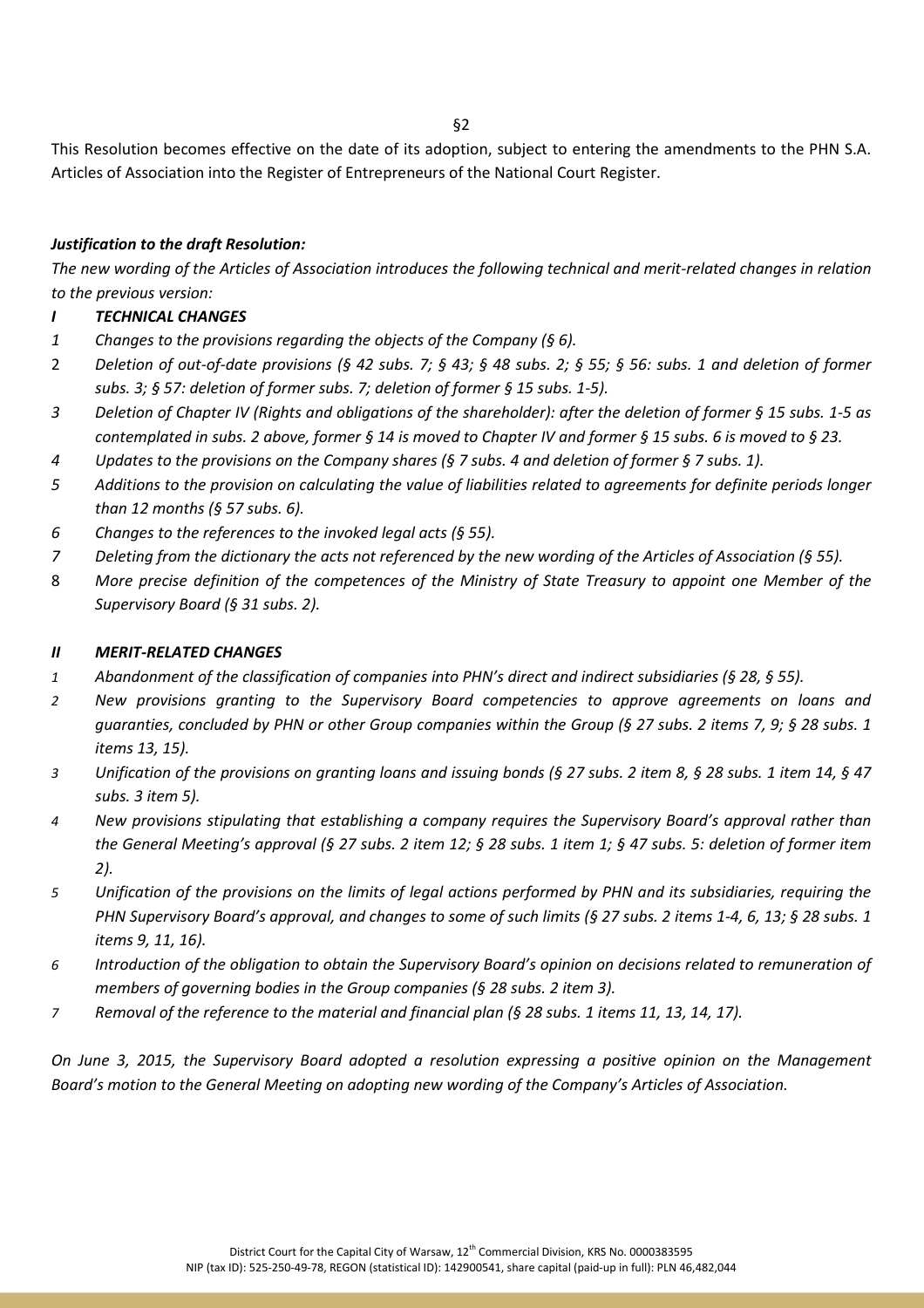#### **on concluding a management agreement with PHN Group companies**

Acting under Art. 393.7 of the Commercial Companies Code, the Ordinary General Meeting decides as follows:

#### $§$  1

The Ordinary General Meeting of Polski Holding Nieruchomości S.A. (the "Company") hereby assents to the conclusion by the Company, acting as the parent company, of management agreements as defined in Art. 7 of the Commercial Companies Code ("Agreements") with the following subsidiary companies of the Company's Group:

- 1. Warszawski Holding Nieruchomości S.A.,
- 2. DALMOR S.A.,
- 3. PHN 3 Sp. z o.o.,
- 4. PHN 5 Sp. z o.o.,
- 5. Marina Molo Rybackie Sp. z o.o.,
- 6. PHN SPV 2 Sp. z o.o.,
- 7. PHN Hotel Pruszków Sp. z o.o.,
- 8. INVESTON Sp. z o.o.

under the terms and conditions set forth by the Company's Management Board, subject to § 2 below.

#### § 2

- 1. The liability of the Company for damage incurred by a subsidiary, caused by non-performance or inadequate performance of an Agreement, shall be limited to six times the monthly remuneration due to PHN under the given Agreement with such subsidiary.
- 2. The Agreements shall not envisage any responsibility of PHN for liabilities of the subsidiary towards its creditors.

#### §3

This Resolution becomes effective on the date of its adoption.

#### *Justification to the draft Resolution:*

*At present, PHN S.A. provides services to the PHN Group companies, covering all aspects of such companies' business operations, under relevant service agreements. It means that PHN in fact manages the activities of such companies*  and therefore entering into the management agreements, envisaged in Art. 7 of the Commercial Companies Code, will *enable the actually existing management standard to be reflected formally. Under the management agreements, PHN will provide to the abovementioned PHN Group companies a company-management service consisting in designating/appointing members of the given company's management board, from among PHN employees or cooperators. The functions in the management boards of the companies will be performed without pay. In addition to the company management service, the management agreements will envisage the same scope of services as the current service agreements, i.e. services covering all aspects of the companies' business operations. The draft management agreement envisages responsibility of PHN for damage incurred by the subsidiary, caused by nonperformance or inadequate performance under the agreement, up to the limit of six times the monthly remuneration due to PHN under the given management agreement, but does not envisage any responsibility of PHN for liabilities of*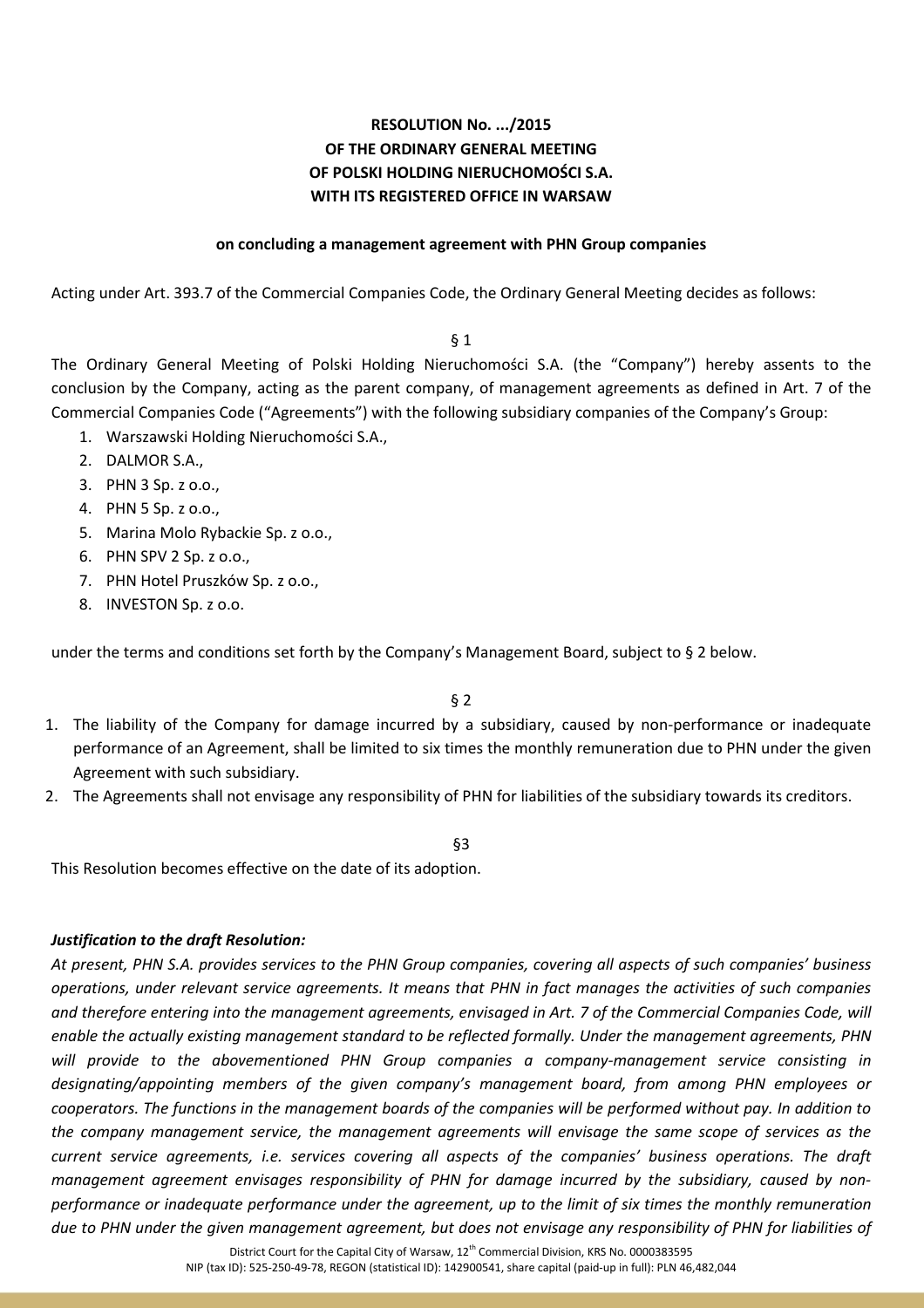*the subsidiary towards its creditors. Under Art. 393.7 of the Commercial Companies Code, conclusion of a management agreement requires the approval of the Company's General Meeting. On June 3, 2015, the Supervisory Board adopted a resolution expressing a positive opinion on the Management Board's motion to the General Meeting regarding consent to the conclusion of management agreements by Polski Holding Nieruchomości S.A.*